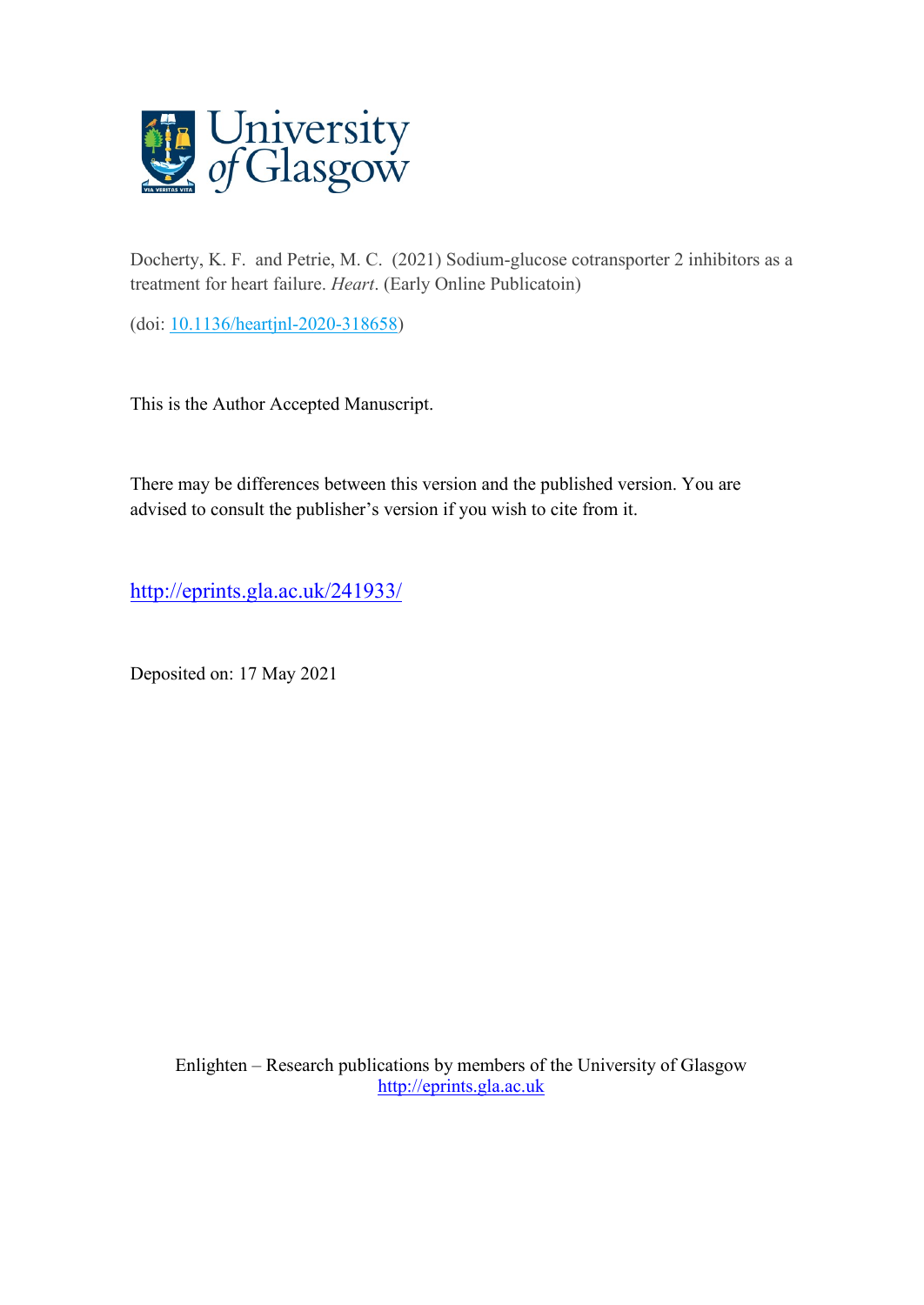| $\mathbf{1}$<br>$\mathbf{2}$ | Title:               | Sodium-glucose cotransporter 2 inhibitors as a treatment for heart failure          |  |  |
|------------------------------|----------------------|-------------------------------------------------------------------------------------|--|--|
| 3                            | <b>Authors:</b>      | Kieran F. Docherty <sup>1</sup> https://orcid.org/0000-0002-5446-9969               |  |  |
| $\overline{4}$               |                      | Mark C. Petrie <sup>1</sup> http://orcid.org/0000-0002-6333-9496                    |  |  |
| 5                            |                      |                                                                                     |  |  |
| 6                            | <b>Affiliations:</b> | <sup>1</sup> Institute of Cardiovascular & Medical Sciences, University of Glasgow, |  |  |
| 7                            |                      | Scotland, UK.                                                                       |  |  |
| $8\,$                        |                      |                                                                                     |  |  |
| 9                            | Correspondence:      | Dr Kieran F. Docherty                                                               |  |  |
| 10                           |                      | British Heart Foundation Cardiovascular Research Centre,                            |  |  |
| 11                           |                      | 126 University Place,                                                               |  |  |
| 12                           |                      | Glasgow, G12 8TA,                                                                   |  |  |
| 13                           |                      | Scotland, UK.                                                                       |  |  |
| 14                           |                      | Tel: +44 141 330 2237                                                               |  |  |
| 15                           |                      | Fax: +44 141 330 6955                                                               |  |  |
| 16                           |                      | Email: kieran.docherty@glasgow.ac.uk                                                |  |  |
| 17                           |                      |                                                                                     |  |  |
| 18                           | <b>Word Count:</b>   | 3961                                                                                |  |  |
| 19                           | Keywords:            | Heart failure, diabetes, sodium-glucose cotransporter 2 inhibitors, clinical        |  |  |
| 20                           |                      | trials                                                                              |  |  |
| 21                           |                      |                                                                                     |  |  |
| 22                           |                      |                                                                                     |  |  |
| 23                           |                      |                                                                                     |  |  |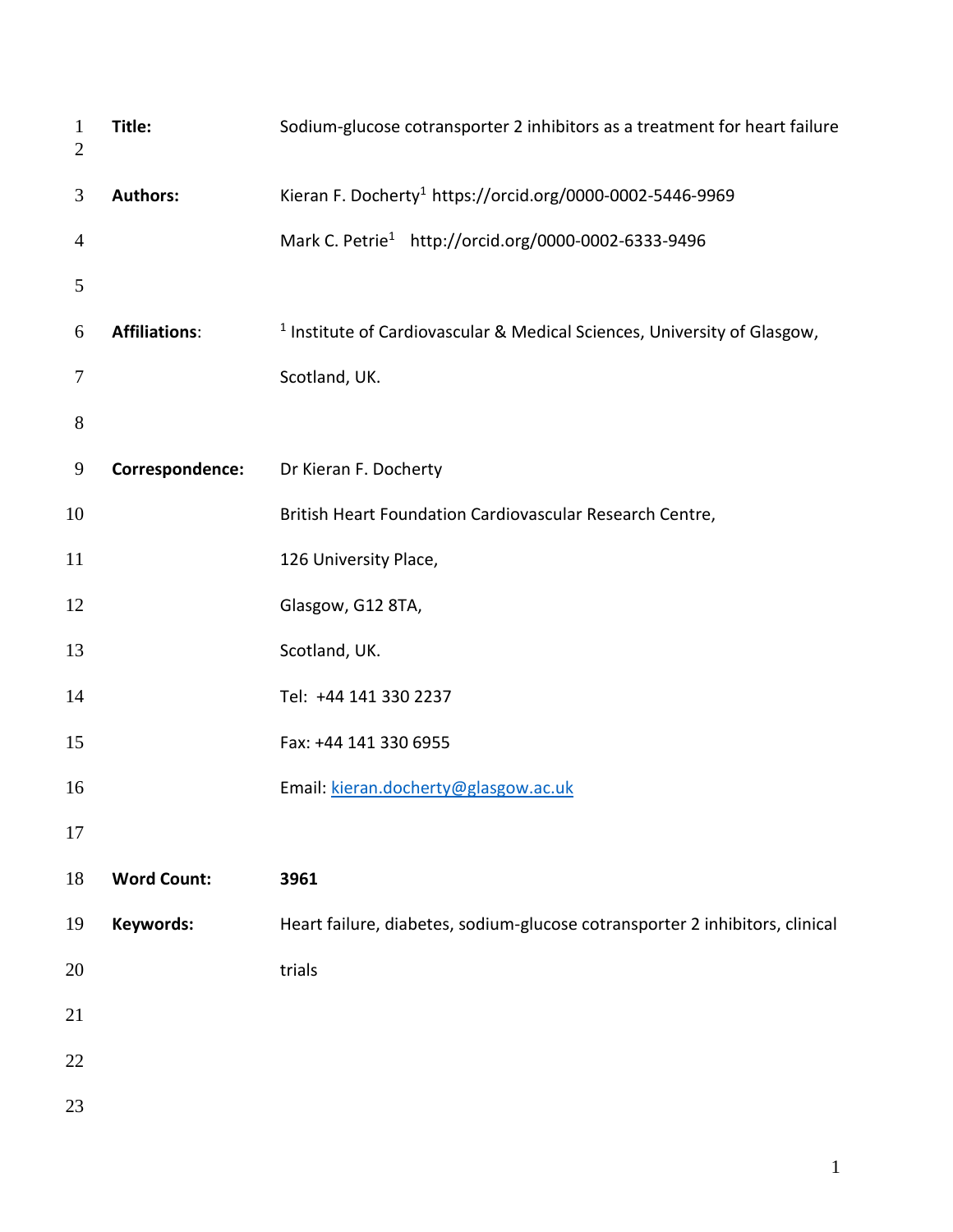| $\mathbf{1}$     | The Corresponding Author has the right to grant on behalf of all authors and does grant on   |
|------------------|----------------------------------------------------------------------------------------------|
| $\overline{2}$   | behalf of all authors, an exclusive licence (or non exclusive for government employees) on a |
| $\mathfrak{Z}$   | worldwide basis to the BMJ Publishing Group Ltd and its Licensees to permit this article (if |
| $\overline{4}$   | accepted) to be published in HEART editions and any other BMJPGL products to exploit all     |
| 5                | subsidiary rights.                                                                           |
| $\boldsymbol{6}$ |                                                                                              |
| $\tau$           |                                                                                              |
| $8\,$            |                                                                                              |
| $\boldsymbol{9}$ |                                                                                              |
| 10               |                                                                                              |
| 11               |                                                                                              |
| 12               |                                                                                              |
| 13               |                                                                                              |
| 14               |                                                                                              |
| 15               |                                                                                              |
| 16               |                                                                                              |
| 17               |                                                                                              |
| 18               |                                                                                              |
| 19               |                                                                                              |
| $20\,$           |                                                                                              |
| 21               |                                                                                              |
| 22               |                                                                                              |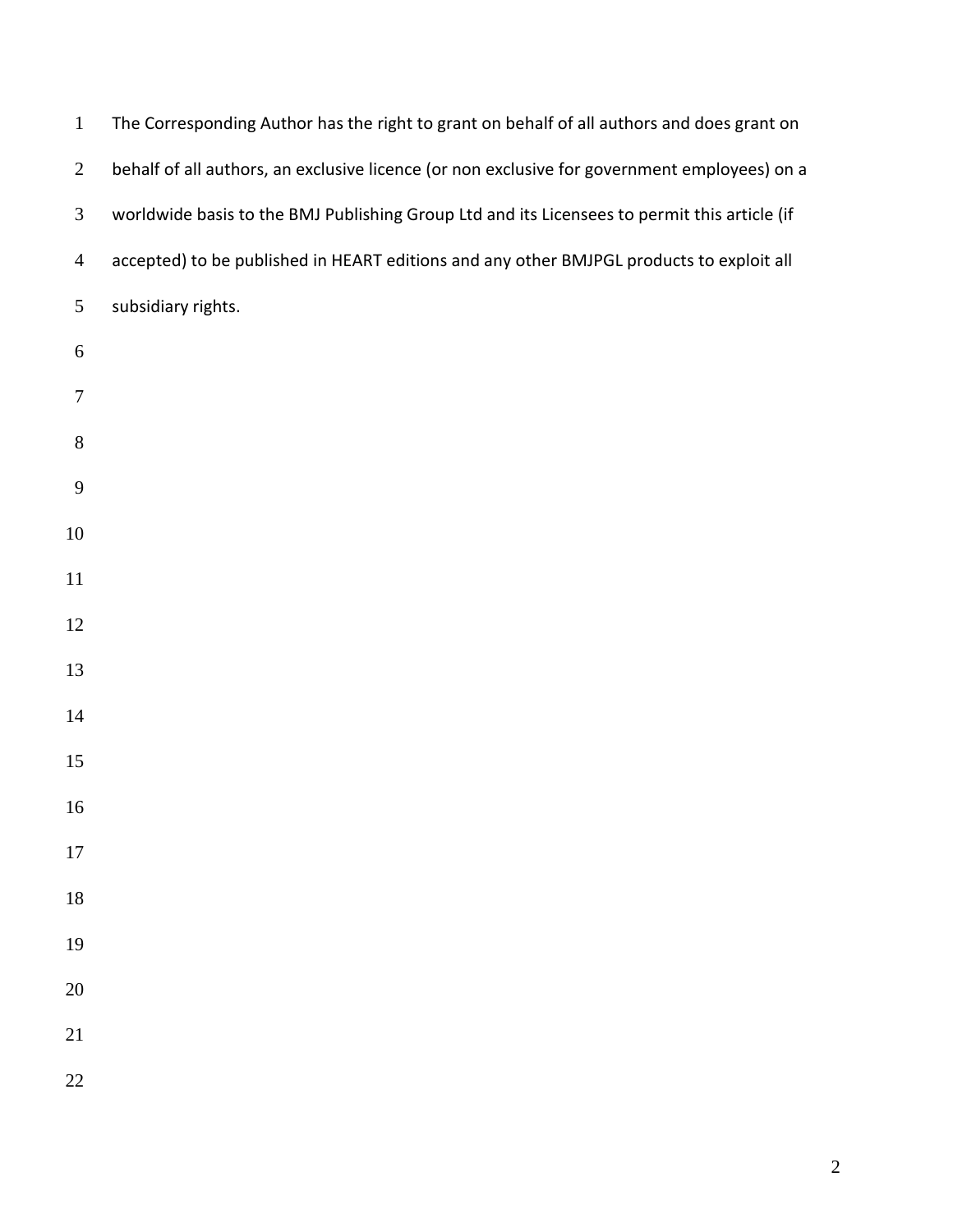| $\mathbf{1}$ |           | <b>Learning Objectives</b>                                                              |
|--------------|-----------|-----------------------------------------------------------------------------------------|
| $\mathbf{2}$ |           |                                                                                         |
| 3            | $\bullet$ | To review the evidence for sodium-glucose cotransporter 2 inhibitors (SGLT2i) for the   |
| 4            |           | prevention of heart failure in patients with type 2 diabetes.                           |
| 5            | $\bullet$ | To review the evidence for SGLT2i as a treatment for heart failure and reduced ejection |
| 6            |           | fraction (HFrEF) irrespective of diabetes status.                                       |
| 7            | $\bullet$ | To understand which patients with HFrEF are eligible for treatment with an SGLT2i and   |
| 8            |           | review some practical tips for the implementation of SGLT2i into clinical practice.     |
| 9            |           |                                                                                         |
| 10           |           |                                                                                         |
| 11           |           |                                                                                         |
| 12           |           |                                                                                         |
| 13           |           |                                                                                         |
| 14           |           |                                                                                         |
| 15           |           |                                                                                         |
| 16           |           |                                                                                         |
| 17           |           |                                                                                         |
| 18           |           |                                                                                         |
| 19           |           |                                                                                         |
| 20           |           |                                                                                         |
| 21           |           |                                                                                         |
| 22           |           |                                                                                         |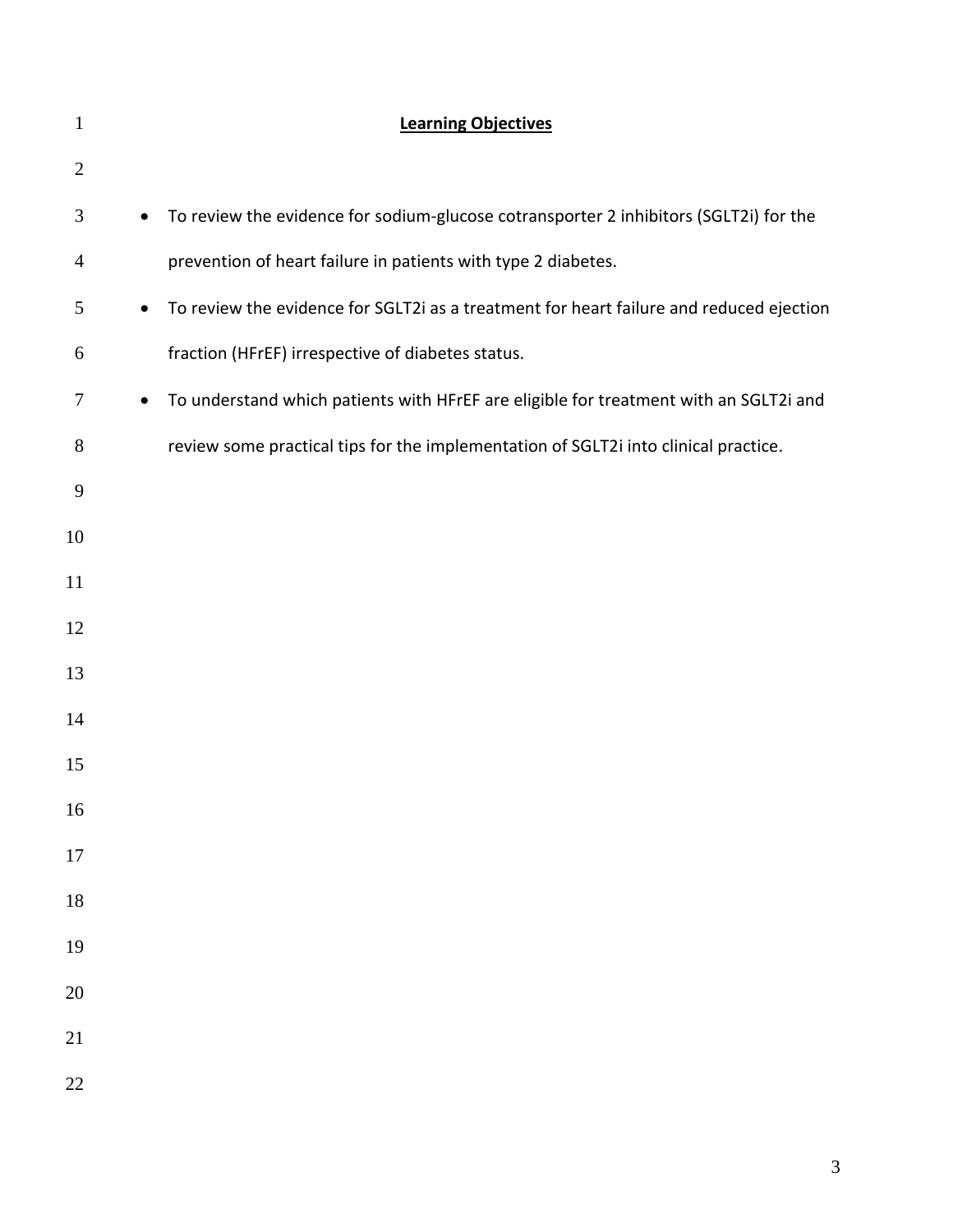# **Abstract**

| $\overline{2}$ | Sodium-glucose cotransporter 2 inhibitors (SGLT2i) have been shown to prevent the                |
|----------------|--------------------------------------------------------------------------------------------------|
| 3              | development of heart failure (HF) in patients with type 2 diabetes with established (or at high  |
| 4              | risk of) cardiovascular disease. The finding that this benefit was independent of any glucose    |
| 5              | lowering effect prompted the development of a series of clinical trials examining the potential  |
| 6              | role of SGLT2i as a treatment for HF. In two large, randomised, placebo-controlled trials in     |
| 7              | patients with chronic HF and reduced ejection fraction (HFrEF), the SGLT2i dapagliflozin and     |
| $8\phantom{1}$ | empagliflozin reduced the risk of cardiovascular death and worsening HF, and improved            |
| 9              | symptoms and quality of life, when added to guideline recommended pharmacological and            |
| 10             | device therapy. The benefits of SGLT2i in HFrEF were consistent regardless of the presence or    |
| 11             | absence of type 2 diabetes. These results have established SGLT2i as one of the cornerstones of  |
| 12             | HFrEF pharmacotherapy along with an angiotensin receptor-neprilysin inhibitor, beta-blocker      |
| 13             | and mineralocorticoid receptor antagonist. We summarise the evidence for the use of SGLT2i as    |
| 14             | a treatment for HFrEF, provide practical guidance for their implementation and give insight into |
| 15             | ongoing trials with this class of drug across the HF landscape.                                  |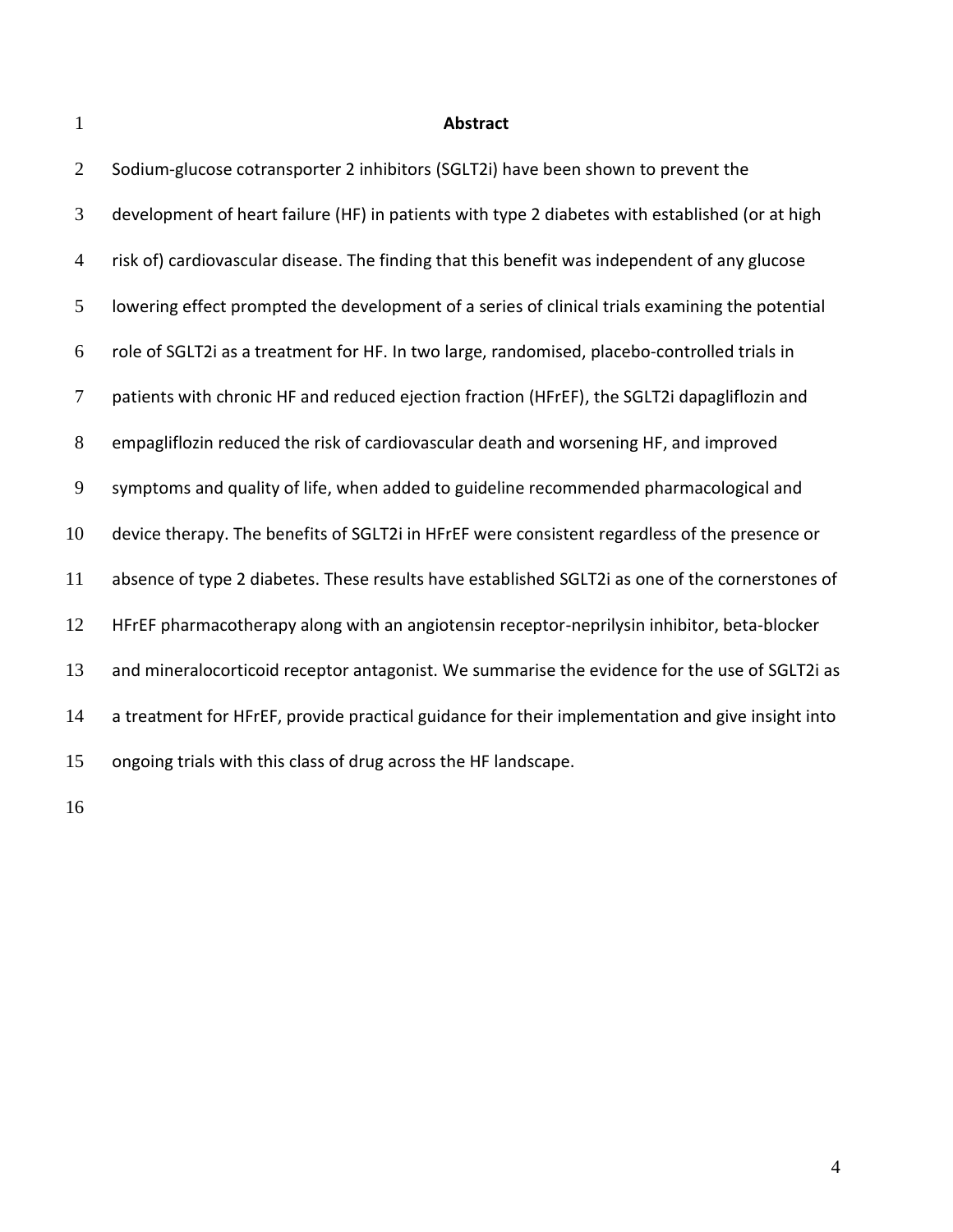# **Introduction**

| $\overline{2}$ | Despite advances in both the pharmacological and device-based management of heart failure                   |
|----------------|-------------------------------------------------------------------------------------------------------------|
| 3              | with reduced ejection fraction (HFrEF), patients remain at a high risk of morbidity and mortality.          |
| $\overline{4}$ | The last decade has seen a new era in the pharmacological management of HFrEF with 4 drug                   |
| 5              | classes affecting 5 distinct physiological pathways now established as cornerstones of HFrEF                |
| 6              | pharmacotherapy: an angiotensin receptor-neprilysin inhibitor (ARNI) in the form of                         |
| $\tau$         | sacubitril/valsartan, beta-blockers, mineralocorticoid receptor antagonists (MRA) and most                  |
| $8\phantom{1}$ | recently, sodium-glucose cotransporter 2 inhibitors (SGLT2i). Originally investigated as glucose            |
| 9              | lowering agents, SGLT2i in randomised, placebo-controlled trials prevented the development of               |
| 10             | heart failure (HF) in patients with type 2 diabetes with established or at high risk of                     |
| 11             | cardiovascular disease. $1-5$ The clinical benefits of SGLT2i were independent of their glucose             |
| 12             | lowering effect. Subsequently, two large, randomised, placebo-controlled trials have reported               |
| 13             | that SGLT2i (dapagliflozin and empagliflozin) improved morbidity and mortality in patients with             |
| 14             | HFrEF, irrespective of diabetes status. <sup>6,7</sup> A further trial has reported on the benefits of      |
| 15             | sotagliflozin, a combined SGLT1 and SGLT2 inhibitor, in patients with diabetes and hospitalised             |
| 16             | HF. <sup>8</sup> The purpose of this article is to provide background to the use of SGLT2i in patients with |
| 17             | HF, review the evidence for their use, suggest how they may be implemented in clinical practice             |
| 18             | as a new cornerstone in the management of patients with HFrEF, and discuss ongoing trials of                |
| 19             | SGLT2i across the HF landscape.                                                                             |
|                |                                                                                                             |

- 
- 
-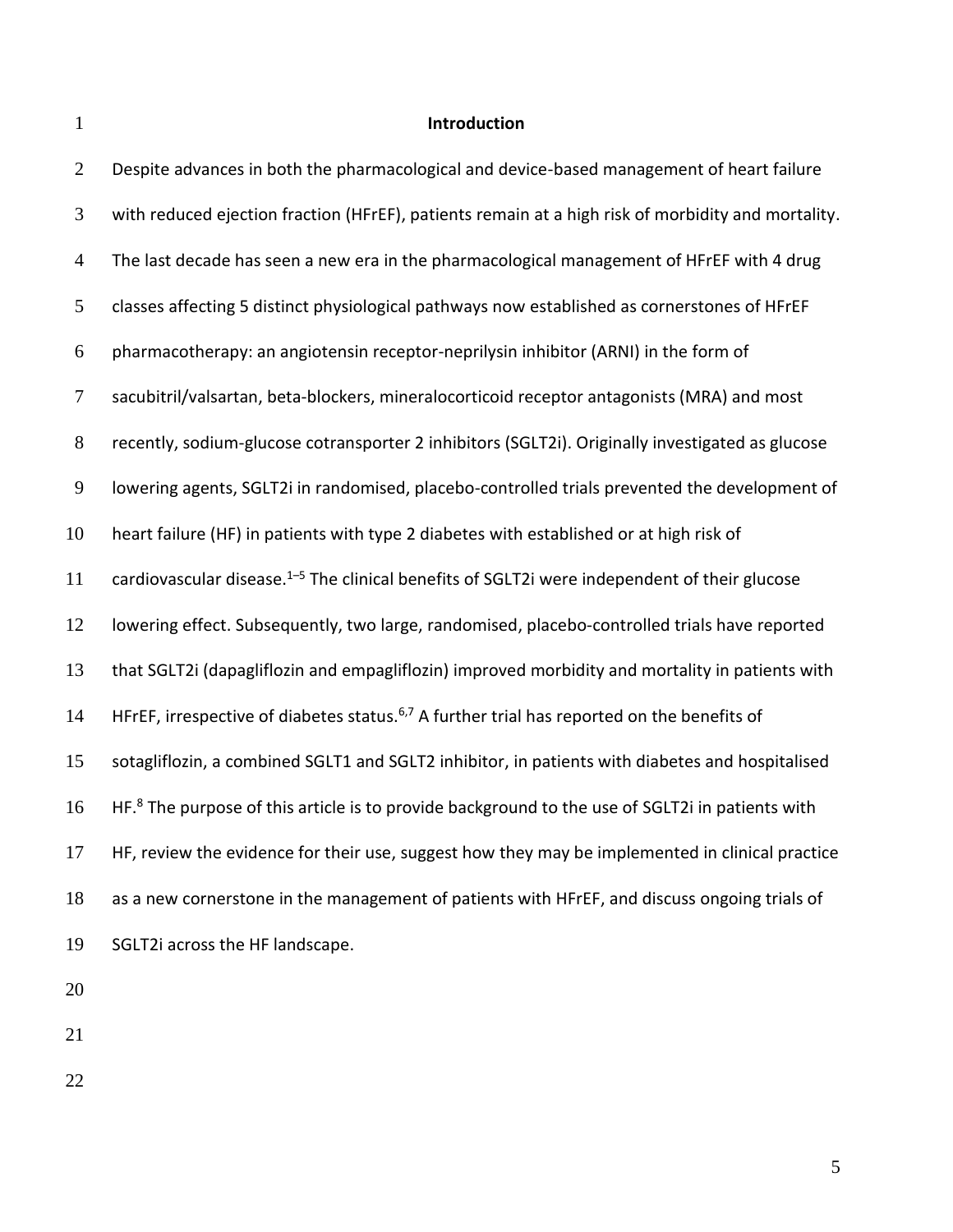#### **Sodium-glucose Cotransporter-2 Inhibitors**

2 Sodium-glucose cotransporters (SGLT) are situated in the proximal convoluted tubule of the 3 kidney and reabsorb approximately 180g/day of filtered glucose.<sup>9</sup> Two main forms of SGLT involved in renal glucose handling have been described; SGLT1 are located in the distal portion of the proximal convoluted tubule (PCT) as well as being present in the intestine and heart among other locations, and account for <5% of renal glucose reabsorption. In contrast, SGLT2, low-affinity, high-capacity transporters, are found predominantly in the proximal PCT and are responsible for over 95% of renal glucose reabsorption. 

 The initial pharmaceutical development of SGLT inhibitors as glucose lowering agents focused on compounds with high selectivity for SGLT2 over SGLT1 due to gastrointestinal side-effects relating to SGLT1 inhibition. To date, four SGLT2i have marketing authorisation for the management of type 2 diabetes in Europe and the United States of America; canagliflozin, dapagliflozin, empagliflozin and ertugliflozin. A combined SGLT1/SGLT2 inhibitor, sotagliflozin, has approval in Europe as an adjunct to insulin in the management of type 1 diabetes but is not 16 currently available in the United Kingdom.

#### *SGLT2 inhibitors in patients with type 2 diabetes – prevention of heart failure*

 In 2008, the United States Food and Drug Administration (FDA) mandated that the cardiovascular safety of new glucose lowering therapies be demonstrated in large, prospective, randomised controlled trials. To date, six cardiovascular outcome trials of SGLT2i have reported 22 in patients with type 2 diabetes with varying cardiovascular disease risk profiles; the design of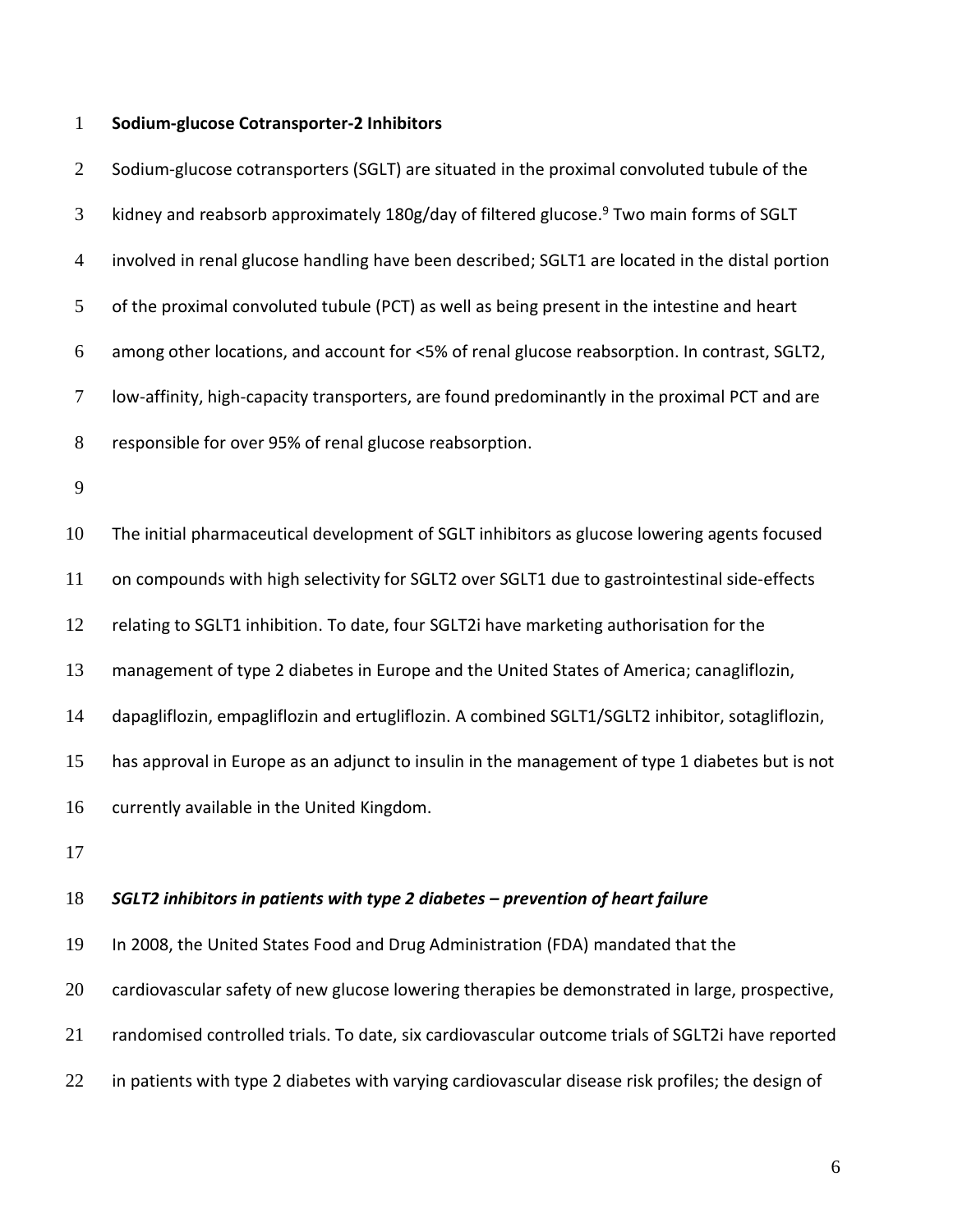each trial, baseline characteristics and main results are detailed in Table 1. The first to publish in 2015, the BI 10773 (empagliflozin) Cardiovascular Outcome Event Trial in Type 2 Diabetes Mellitus Patients (EMPA-REG OUTCOME), compared the SGLT2i empagliflozin with placebo in 7020 patients with established cardiovascular disease and reported a 14% relative risk reduction (95% confidence interval [CI] 1-26%; p for superiority 0.04) in the risk of the primary composite endpoint of death from cardiovascular causes, nonfatal myocardial infarction, or 7 anonfatal stroke  $.1$  In addition a significant 35% reduction in the prespecified, adjudicated secondary endpoint of hospitalisation for HF was observed. Of note, the observed 38% reduction in risk of death from cardiovascular causes appeared early in the trial, which, along with no significant treatment effect on the incidence of myocardial infarction or stroke, suggested that the mortality benefits of empagliflozin were unlikely to be due to a reduction in the risk of atherothrombotic events. This effect seemed to predominantly be *prevention* of HF 13 in this high risk population with only 10% of patients having an investigator reported history of 14 HF at baseline (with no further HF phenotyping) and a consistent treatment effect in those 15 patients with and without a history of HF at baseline.<sup>10</sup> It is likely however, given the prevalence of atherosclerotic disease in the trial, that a proportion of patients had subclinical cardiac dysfunction. Taken together, the totality of evidence from the six large, randomised, placebo- controlled trials in 46969 patients (Table 1) points towards a class effect of SGLT2i in preventing the development of HF in patients with type 2 diabetes with a pooled trial-level meta-analysis 20 estimate of a 32% reduction in risk (hazard ratio [HR] 0.68; 95%CI, 0.61-0.76).<sup>11</sup> Why did SGLT2i reduce the risk of HF in patients with type 2 diabetes? A glucose-lowering 22 mechanism of HF prevention seems very unlikely. The glucose lowering effects of these drugs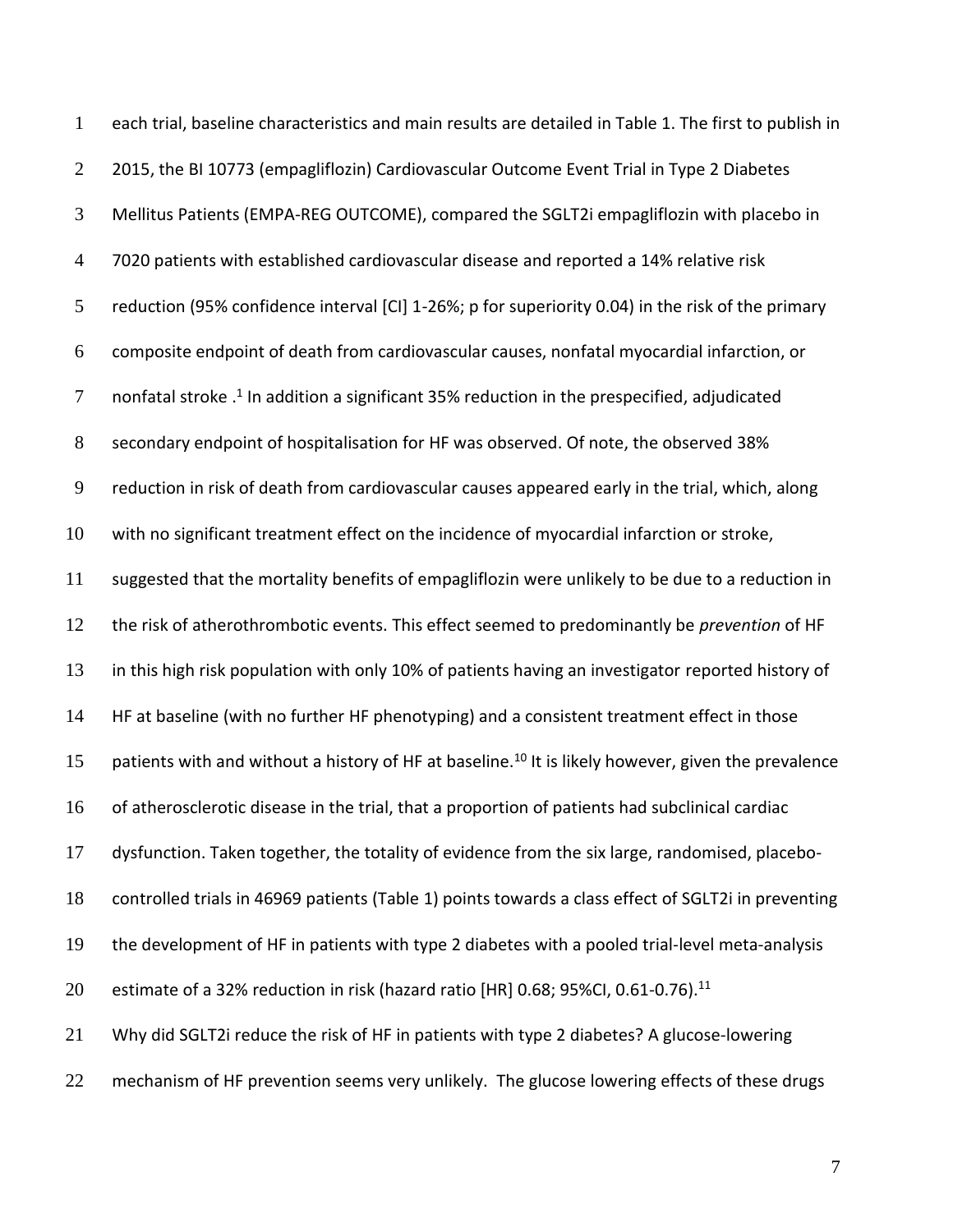are modest, with a mean reduction in HbA1c of -0.7% in randomised controlled trials compared 2 to placebo and the beneficial effects on HF were found to be independent of any glucose 3 Iowering effect.<sup>12-14</sup> Moreover, the glycosuric effect of this class of drugs is attenuated in 4 patients with impaired renal function (eGFR <60 ml/min/1.73m<sup>2</sup>) in whom there is clearly no 5 heterogeneity of treatment effect on both cardiovascular and renal outcomes with SGLT2i.<sup>12-14</sup> A variety of other mechanisms of action underlying the clinical benefits observed both in patients with diabetes, and in patients with HFrEF irrespective of diabetes status, have been suggested (Figure 1); these include beneficial effects on diuresis, myocardial fibrosis, left ventricular volumes and myocardial metabolism along with potential reductions in oxidative 10 stress secondary to upregulation of the sirtuin-1 pathway and reduced activity of the Na<sup>+</sup>/H<sup>+</sup> 11 exchanger.<sup>15,16</sup> Two cardiac magnetic resonance and one echocardiography-based trials have reported a beneficial reverse remodelling effect of the SGLT2i empagliflozin in patients with 13 HFrEF with and without diabetes. $17-19$  **SGLT2 inhibitors in patients with heart failure and reduced ejection fraction – treatment of heart failure**  Following on from the substantial body of evidence of benefit with SGLT2i in preventing HF in patients with type 2 diabetes, the question arose whether SGLT2i could improve outcomes in patients with established HFrEF, and most importantly, whether this class of drugs could

- 
- DAPA-HF

benefit both patients *with* and *without* diabetes.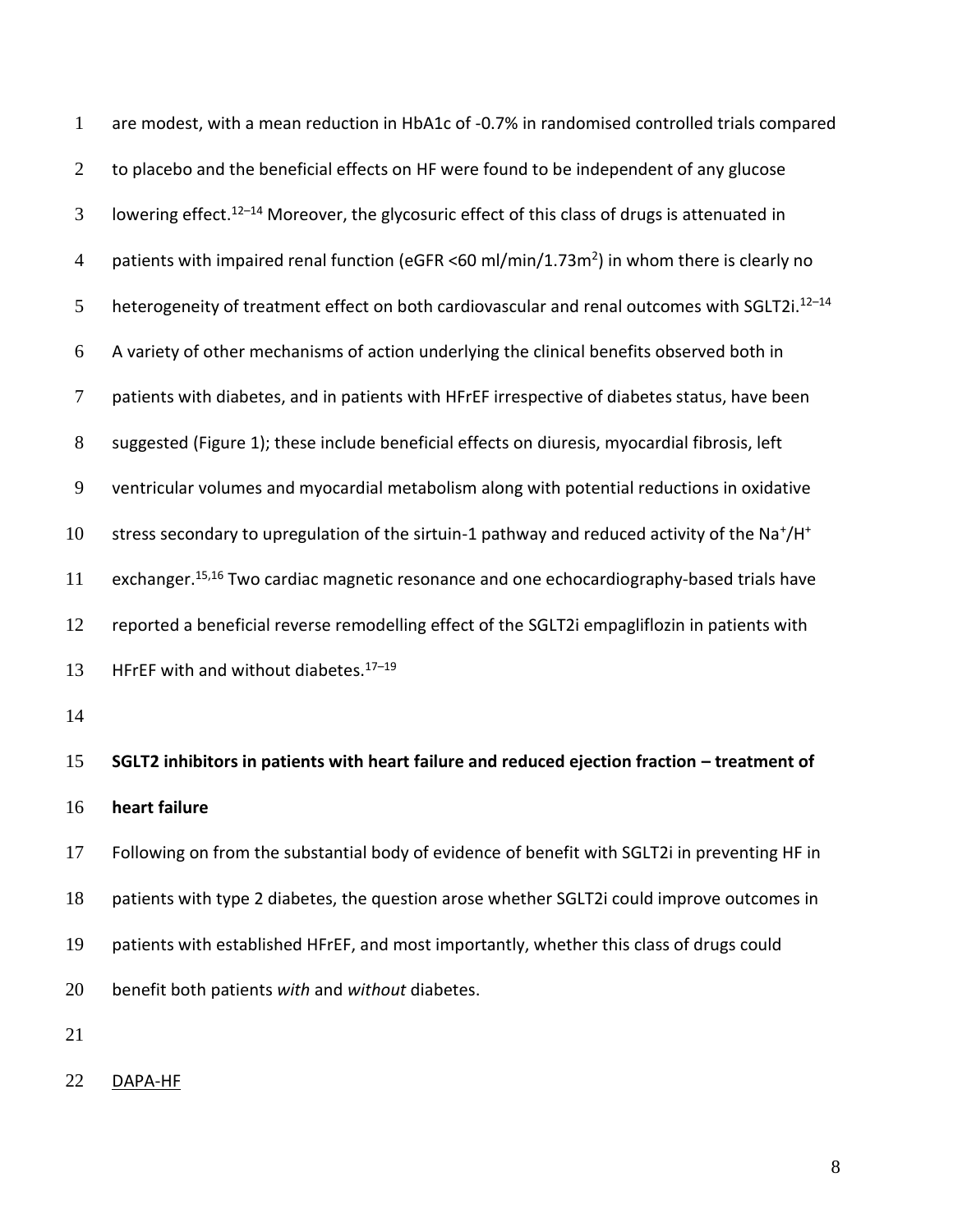The Dapagliflozin and Prevention of Adverse-Outcomes in Heart Failure (DAPA-HF) trial compared the SGLT2i dapagliflozin 10mg once daily with placebo in 4744 patients with chronic 3 ambulatory HFrEF. 6,20,21 To be eligible for inclusion, patients had to have a left ventricular ejection fraction (LVEF) ≤40%, be in New York Heart Association (NYHA) functional classification II-IV, have elevated levels of natriuretic peptides, an eGFR ≥30 ml/min/1.73m<sup>2</sup> and be optimally treated with pharmacological and device therapy for HFrEF.<sup>20</sup> Key exclusion criteria included type 1 diabetes and symptomatic hypotension or systolic blood pressure <95mmHg. The primary endpoint was a composite of time to first HF hospitalisation, urgent outpatient HF visit requiring intravenous therapy for HF, or cardiovascular death. Of the 4744 randomised patients, the majority had no history of type 2 diabetes (55%) and were NYHA functional class II 11 (68%). Median NT-proBNP was 1437 pg/ml and mean LVEF was  $31\%$ .<sup>6,21</sup> 

 Dapagliflozin, compared with placebo, reduced the risk of the primary composite outcome by 14 26% (HR 0.74, 95%CI 0.65-0.85).<sup>6</sup> In terms of absolute risk reduction, the number of patients needed to treat over the median follow-up of 18 months to prevent one primary composite endpoint event was 21. A statistically significant effect on the primary outcome was evident and persisted from 28 days following randomisation. The effect of dapagliflozin on the primary 18 outcome was consistent across the prespecified subgroups.

20 When considered individually, the components of the primary endpoint occurred less frequently with dapagliflozin compared with placebo; the risk of cardiovascular death was 22 significantly reduced by 18% and worsening HF event (HF hospitalisation or urgent HF visit) by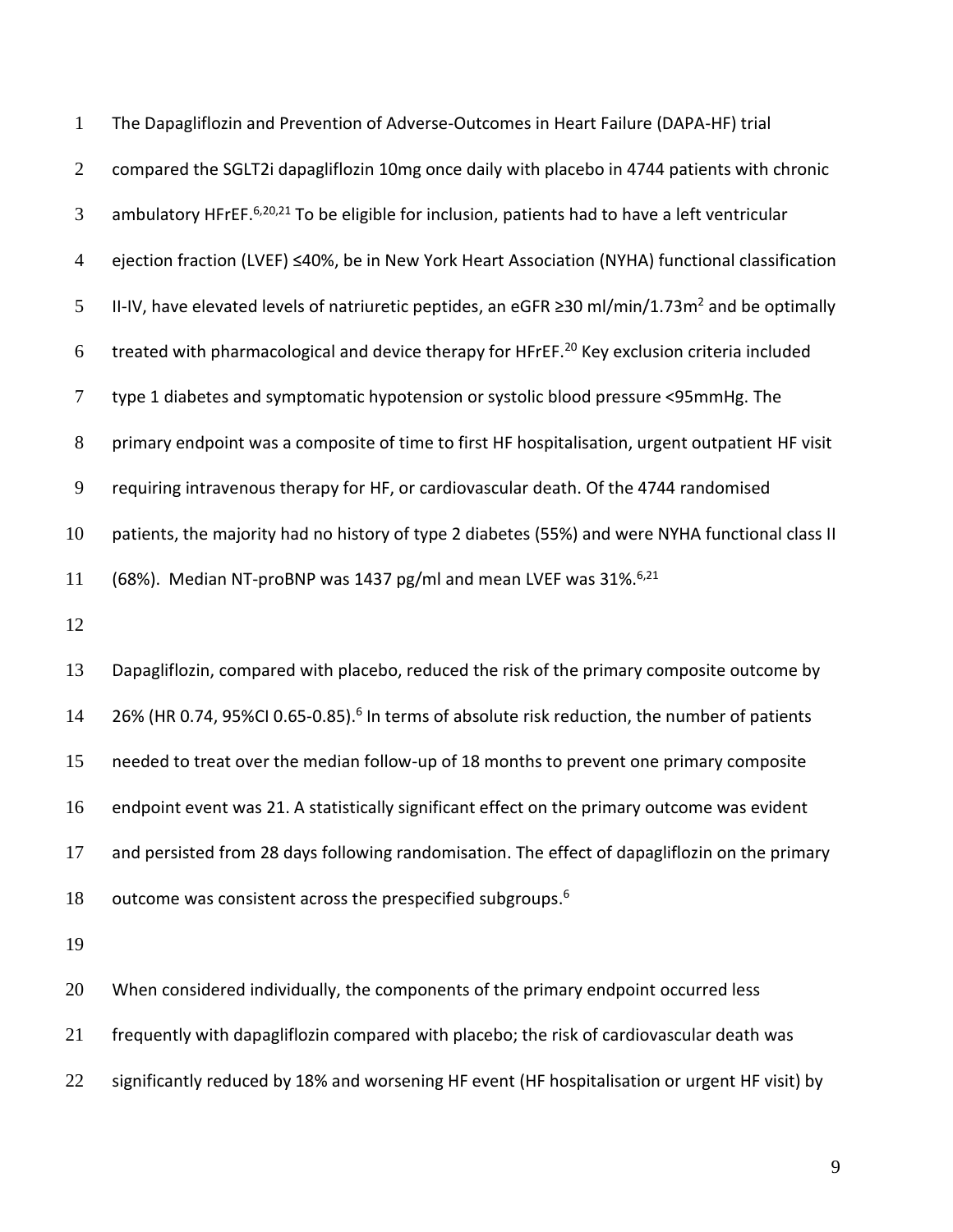| $\mathbf{1}$   | 30%. In a prespecified secondary analysis, dapagliflozin significantly reduced total (first and           |
|----------------|-----------------------------------------------------------------------------------------------------------|
| $\overline{2}$ | recurrent) HF hospitalisations and cardiovascular death with a rate ratio of 0.75 (95%CI 0.65-            |
| 3              | 0.88). Death from any-cause also occurred less frequently with dapagliflozin compared with                |
| $\overline{4}$ | placebo (HR 0.83; 95% CI 0.71-0.97). Patients with HFrEF frequently experience worsening of HF            |
| 5              | in the outpatient setting with the addition of new oral treatments for HF or escalation of                |
| 6              | existing therapy; dapagliflozin reduced the risk of these events by 26% (95%CI 13%-37%). <sup>22</sup> As |
| $\tau$         | well as benefits on clinical outcomes, dapagliflozin markedly improved patient's symptoms,                |
| $8\,$          | function and quality of life in DAPA-HF as measured by the Kansas City Cardiomyopathy                     |
| 9              | Questionnaire (KCCQ). <sup>6,23</sup> Patients randomised to dapagliflozin were more likely to report a   |
| 10             | clinically meaningful improvement (≥5-point change) in the KCCQ total symptom score                       |
| 11             | compared with placebo (odds ratio [OR] 1.15; 95%CI 1.08-1.23) and less likely to report a                 |
| 12             | significant deterioration (OR 0.84; 95%CI 0.78-0.90).                                                     |
| 13             |                                                                                                           |
| 14             | Dapagliflozin was well tolerated with no increase (compared with placebo) in the occurrence of            |
| 15             | volume depletion, renal adverse events, hypoglycaemia or the number of patients                           |
| 16             | discontinuing trial medication due to an adverse event. <sup>6</sup> Cases of diabetic ketoacidosis were  |
| 17             | adjudicated, with 3 events occurring in the dapagliflozin arm (all in patients with diabetes) and         |
| 18             | no events in the placebo group.                                                                           |
| 19             |                                                                                                           |
|                |                                                                                                           |

 Arguably one of the most important results of DAPA-HF was the observation, for the first time, that the cardiovascular benefits of dapagliflozin on all of the pre-specified endpoints extended 22 to both HFrEF patients with and without diabetes.<sup>6,24</sup> When examined as a continuous variable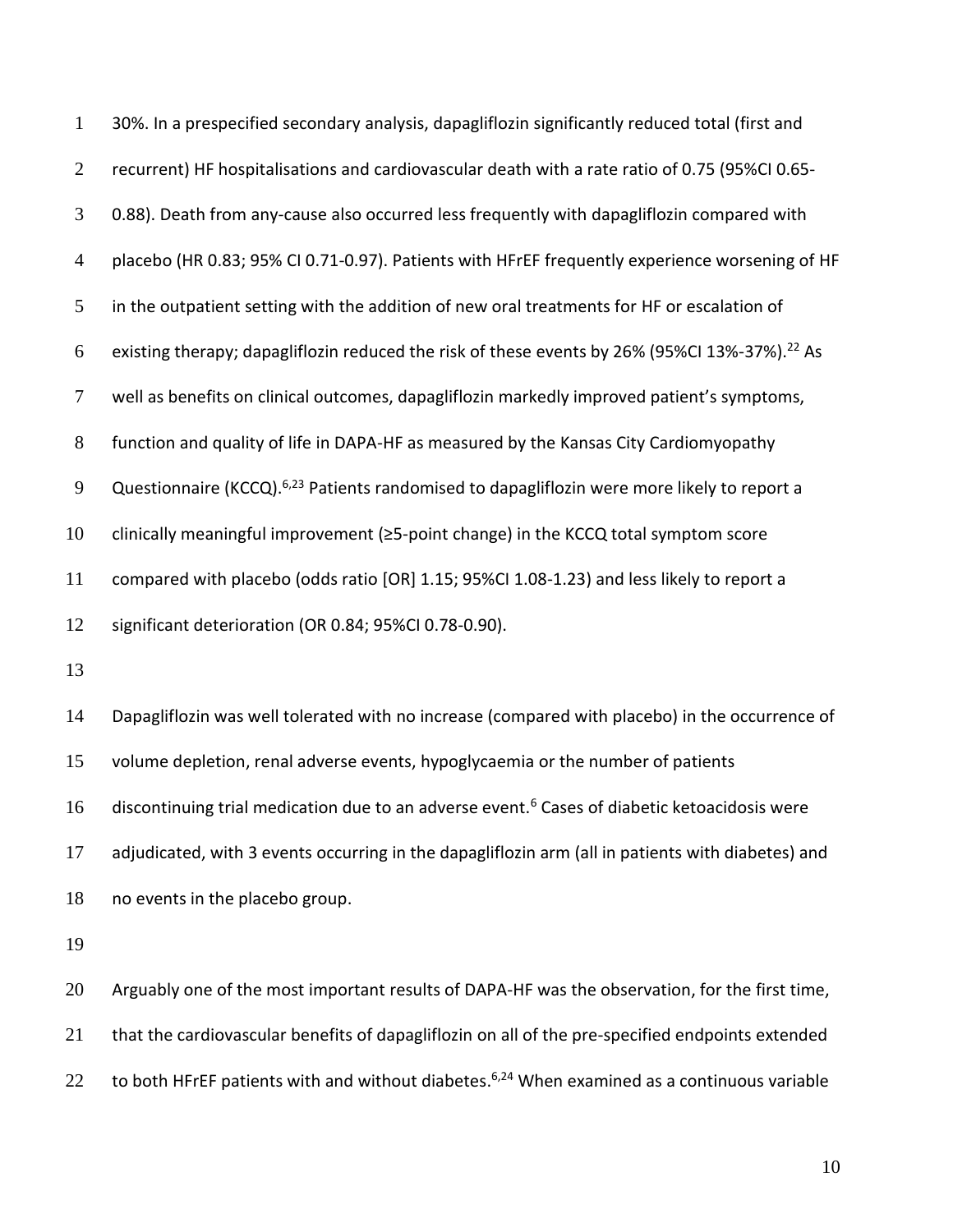| $\mathbf{1}$   | or in tertiles of glycated haemoglobin (HbA1c), the effect of dapagliflozin was consistent across            |
|----------------|--------------------------------------------------------------------------------------------------------------|
| $\overline{2}$ | the range of HbA1c in DAPA-HF. <sup>24</sup> The magnitude of treatment effect on HbA1c was small            |
| 3              | (placebo-corrected difference in patients with diabetes = -0.24% at 8 months). <sup>6</sup> Therefore, it is |
| $\overline{4}$ | unlikely that the glucose lowering effect of SGLT2 inhibition was the mechanism of action                    |
| 5              | behind the observed clinical benefits. The placebo corrected change in NT-proBNP at 8 months                 |
| 6              | following randomisation was -303 pg/ml, a relatively modest change which, along with another                 |
| 7              | smaller trial showing no difference in NT-proBNP at 12 weeks with dapagliflozin, suggests that a             |
| 8              | significant diuretic effect is not the sole driver behind the observed clinical benefits. <sup>6,25</sup>    |
| 9              | Haematocrit significantly increased with dapagliflozin compared with placebo, whereas weight                 |
| 10             | and systolic blood pressure were significantly lower at 8 months,. <sup>6</sup>                              |
| 11             |                                                                                                              |
|                |                                                                                                              |
| 12             | Patients enrolled in DAPA-HF covered a wide age-range (22-94 years), with a mean age of 66                   |
| 13             | years; approximately a quarter of patients were aged 75 years and older. The beneficial effects              |
| 14             | of dapagliflozin were consistent across the spectrum of age studied in DAPA-HF. <sup>26</sup> Both adverse   |
| 15             | events and study drug discontinuation were more frequent with increasing age, however, these                 |
| 16             | occurred at a similar rate in patients treated with dapagliflozin or placebo. The effect of                  |
| 17             | dapagliflozin on the primary composite endpoint was consistent across the range of LVEF                      |
| 18             | studied. <sup>27</sup> Similarly, dapagliflozin had the same beneficial effect on the primary outcome        |
| 19             | regardless of baseline systolic blood pressure with a mean placebo-corrected reduction at 2-                 |
| 20             | weeks with dapagliflozin of 2.5 mmHg. <sup>28</sup>                                                          |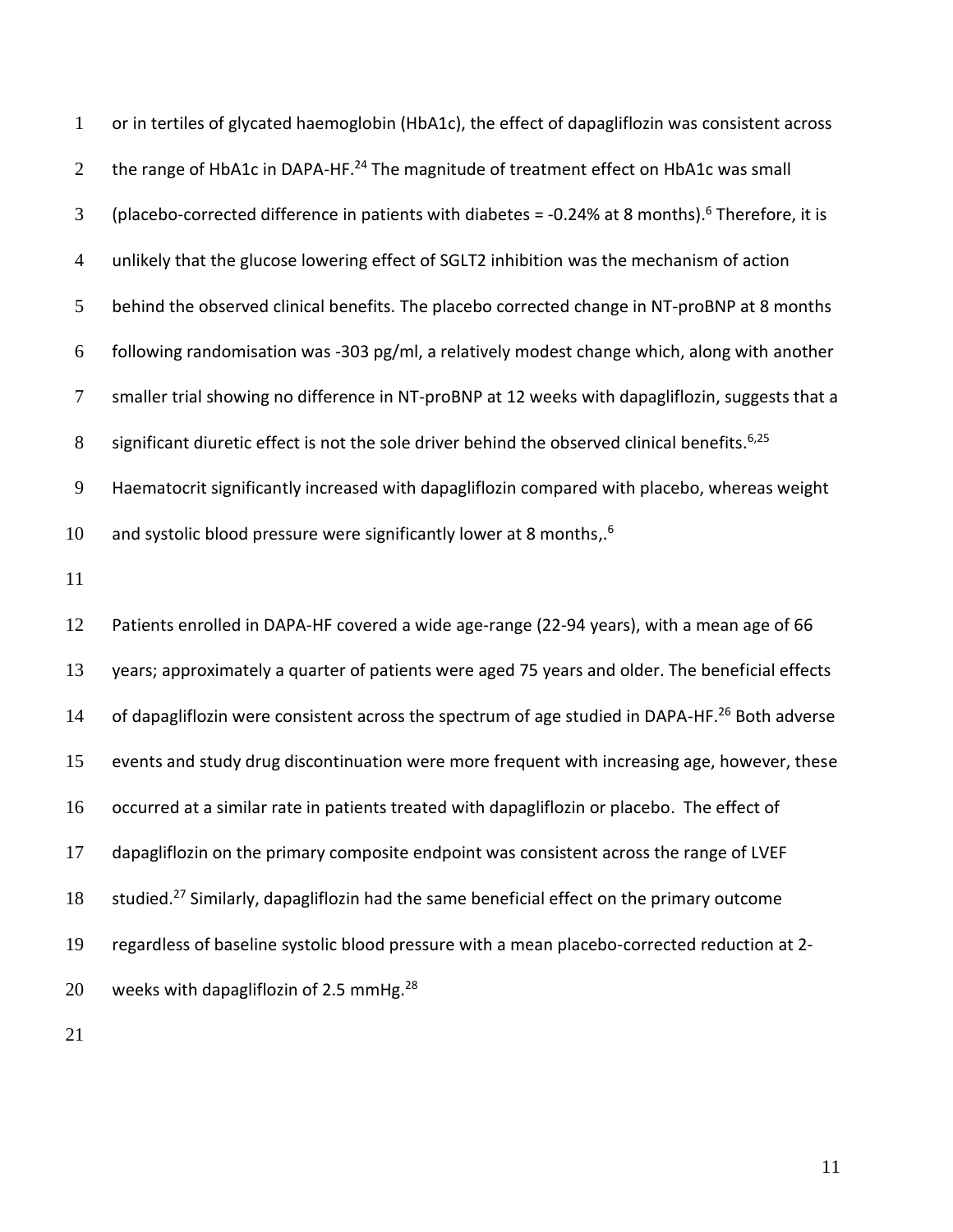| $\mathbf{1}$   | There was high use of contemporary guideline-directed pharmacological and device therapy in                     |
|----------------|-----------------------------------------------------------------------------------------------------------------|
| $\overline{2}$ | DAPA-HF with 83% of patients taking a ACE-inhibitor or ARB, 11% an ARNI, 96% a beta-blocker,                    |
| 3              | 71% an MRA, 84% a loop and/or thiazide diuretic and 7.5% of patients had a cardiac                              |
| $\overline{4}$ | resynchronisation therapy (CRT) device and 26% an implantable cardioverter defibrillator                        |
| 5              | (including CRT-D). <sup>6</sup> The benefits of dapagliflozin in improving outcomes compared with placebo       |
| 6              | were consistent regardless of background use of these pharmacological and device                                |
| $\tau$         | therapies. <sup>29,30</sup> In patients taking a diuretic at baseline no significant interaction with treatment |
| $8\phantom{.}$ | effect was observed across categories of diuretic dose. <sup>31</sup> The majority of patients did not          |
| 9              | change their diuretic dose during follow-up and there was no significant difference in mean                     |
| 10             | diuretic dose between dapagliflozin and placebo during follow-up.                                               |
| 11             |                                                                                                                 |
|                |                                                                                                                 |
| 12             | <b>EMPEROR-Reduced</b>                                                                                          |
| 13             | The Empagliflozin Outcome Trial in Patients with Chronic Heart Failure and a Reduced                            |
| 14             | Ejection Fraction (EMPEROR-Reduced) was the second trial to report on the effect of an SGLT2i,                  |
| 15             | empagliflozin at a dose of 10mg once daily, compared with placebo in HFrEF. <sup>7,32</sup> Approximately       |
| 16             | 1000 fewer patients were included in EMPEROR-Reduced than DAPA-HF. Patients were                                |
| 17             | followed for 2 months less (median follow-up 16 versus 18 months). Differences in the eligibility               |
| 18             | criteria of the two trials (e.g. higher NT-proBNP thresholds for patients with higher LVEF and a                |
| 19             | lower eGFR threshold for inclusion [≥20 ml/min/1.73m <sup>2</sup> ] in EMPEROR-Reduced) resulted in a           |
| 20             | trial population with a lower mean EF (27%), higher median NT-proBNP level (~1900 pg/ml) and                    |
| 21             | a lower mean eGFR (62 ml/min/1.73m <sup>2</sup> ) than DAPA-HF. <sup>7</sup> The placebo group event rate of    |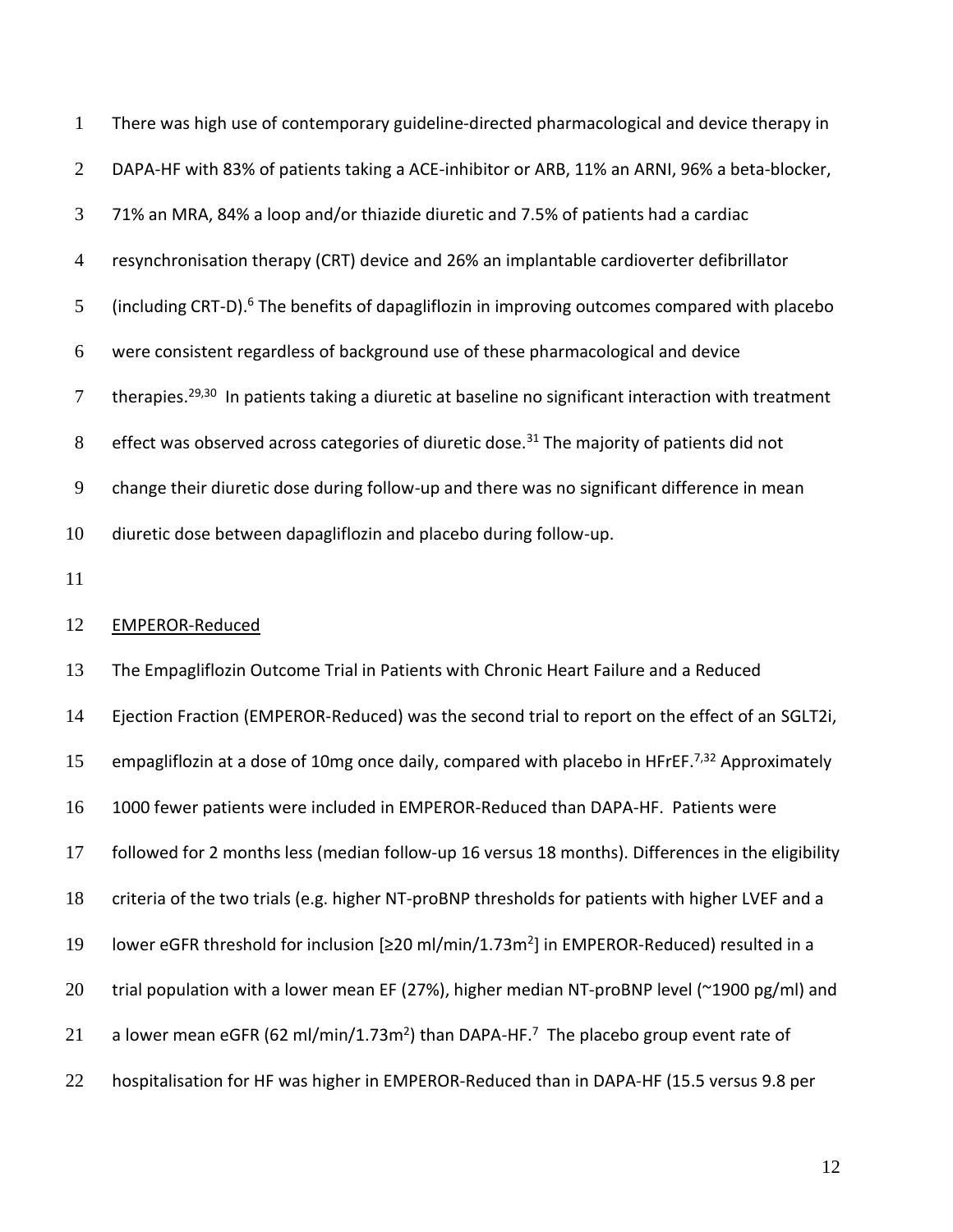100 patient-years) whereas there was no difference in the rate of cardiovascular death (8.1 versus 7.9 per 100 patient-years). Another key difference was the higher background use of sacubitril/valsartan (19% versus 11%), CRT and ICDs in EMPEROR-Reduced compared with DAPA-HF.

 Empagliflozin, compared with placebo, reduced the risk of the primary composite endpoint of time to first HF hospitalisation or cardiovascular death by 25% (HR 0.75; 95%CI 0.65-0.86); 8 p<0.001).<sup>7</sup> Both first and recurrent HF hospitalisations were reduced by 31% (95% CI 19-41%) and 30% (15-42%), respectively. The rates of cardiovascular or all-cause death were not statistically lower in the empagliflozin group, compared with placebo. A prespecified analysis of EMPEROR-Reduced examining the same composite outcome as the primary outcome of DAPA- HF reported a significant 24% reduction with empagliflozin (HR 0.76; 95%CI 0.67- 13 0.87;p<0.001).<sup>33</sup> The rate of deterioration in eGFR over time was attenuated by 14 empagliflozin.<sup>7,34</sup> Quality of life measured by the KCCQ Clinical Summary Score at 52-weeks was improved by empagliflozin group compared with placebo (+1.7 [95%CI 0.5-3.0]). Similar changes in haematocrit, weight, systolic blood pressure and NT-proBNP were seen with empagliflozin to those observed with dapagliflozin in DAPA-HF. The effect of empagliflozin on the primary composite outcome was consistent in those with and without diabetes, and in 19 those taking or not taking sacubitril/valsartan at baseline.<sup>7,35</sup> A similar safety profile with empagliflozin was observed as with dapagliflozin in DAPA-HF with no cases of diabetic ketoacidosis reported.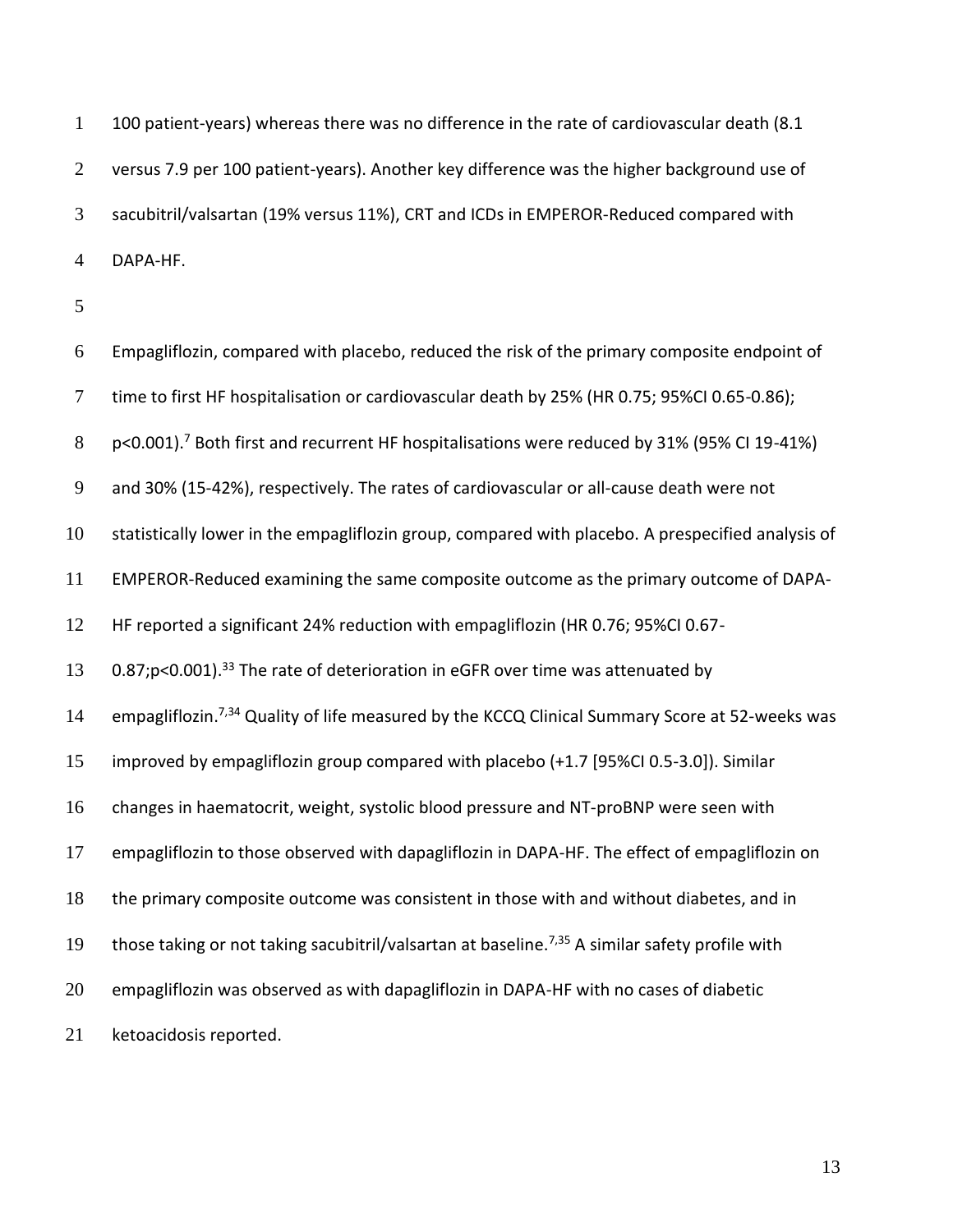When the results of DAPA-HF and EMPEROR-Reduced are considered together, it is clear that 2 SGLT2i improve outcomes and symptoms in patients with HFrEF, regardless of the presence or absence of type 2 diabetes (Figure 2). A trial-level meta-analysis of both trials reported a pooled estimate of a 26% (95%CI: 18-32%) reduction in the risk of first hospitalisation for HF or cardiovascular death, 31% reduction (95%CI: 22-38%) in the risk of first HF hospitalisation, 14% reduction (95%CI: 2-24%) in the risk of CV death, and 13% reduction (95%CI: 2-23%) in the risk 7 of all-cause mortality.<sup>36</sup> These benefits are incremental to those offered by contemporary HFrEF 8 pharmacological and device therapy including sacubitril/valsartan.<sup>29,30</sup> We suggest that the SGLT2i dapagliflozin and empagliflozin should now be considered as cornerstones of the treatment for HFrEF. The addition of an SGLT2i to current guideline-advocated therapy with an ARNI (sacubitril/valsartan), beta-blocker and MRA, so called 'quadruple-therapy', may result in substantial absolute benefits for patients; compared to treatment with an ACE-inhibitor or ARB and a beta-blocker, quadruple-therapy has been estimated to offer an additional 8.3 years and 2.7 years free from CV death or first HF hospitalisation for a 55 and 80-year old, respectively.<sup>37</sup> The additional expected survival-free time from death from any cause is estimated at 6.3 years (for a 55-year old) to 1.4 years (for an 80-year old). Furthermore, a series of cost-effectiveness analyses have reported favourable costs per quality-adjusted life-year gained below the 18 willingness-to-pay thresholds in a variety of health-care systems. $38-40$ 

 Following on from the results of DAPA-HF, the United States Food and Drug Administration (FDA) and European Medicines Agency (EMA) have both approved dapagliflozin for use in 22 patients with NYHA functional class II-IV HFrEF. $41,42$  At the time of writing, the Canadian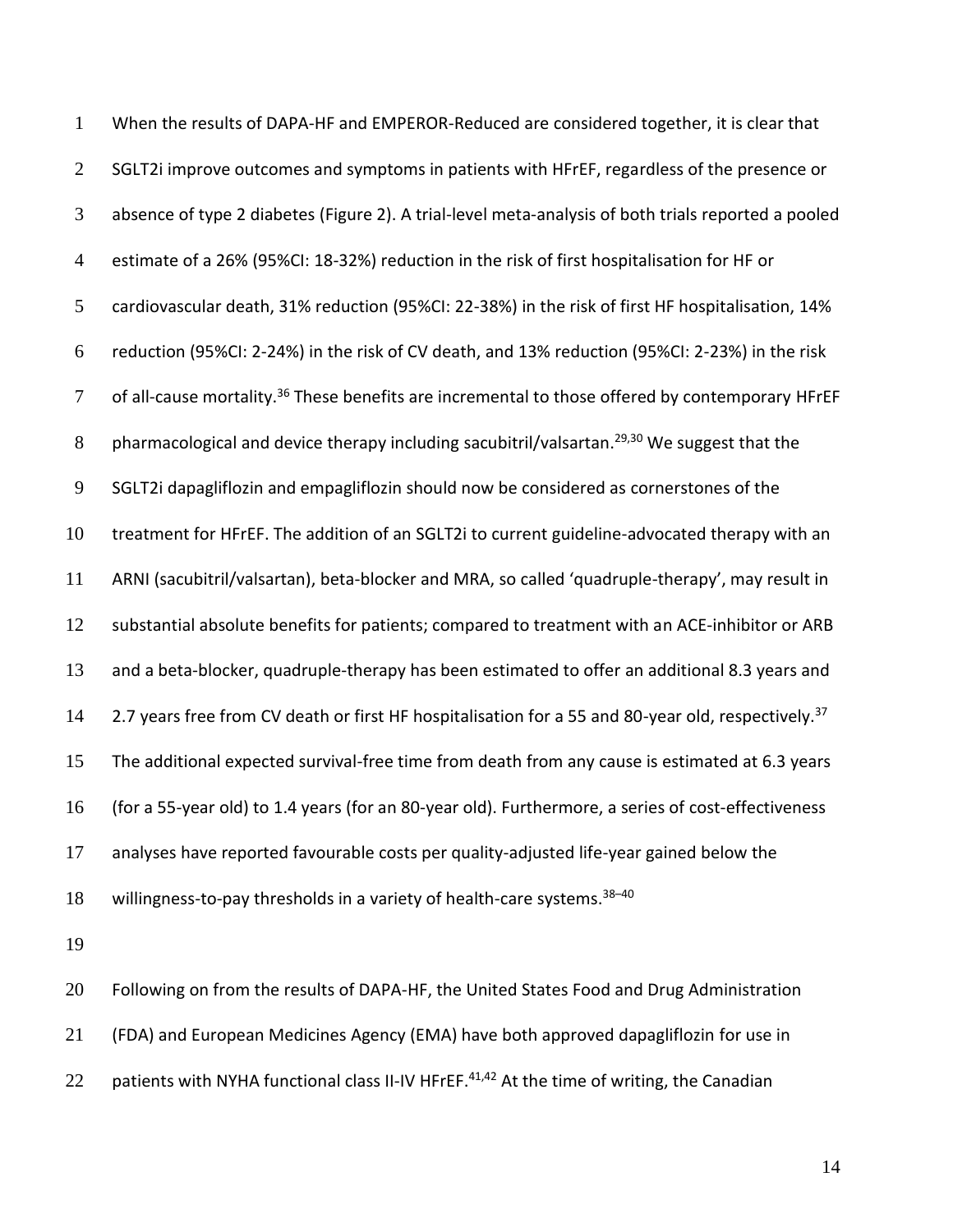Cardiovascular Society, American College of Cardiology and European Society of Cardiology 2 Heart Failure Association have provided updated recommendations supporting the addition of an SGLT2i in patients with HFrEF, with updates to the European Society of Cardiology HF 4 guidelines expected in the next 12 months. $43-45$ 

### SOLOIST-WHF

 The Effect of Sotagliflozin on Cardiovascular Events in Patients with Type 2 Diabetes Post Worsening Heart Failure (SOLOIST-WHF) trial compared the combined SGLT1/SGLT2 inhibitor 9 Sotagliflozin with placebo in 1222 patients with type 2 diabetes who were hospitalised for HF.<sup>8</sup> Sotagliflozin reduced the risk of the primary composite endpoint of the total number of HF hospitalisations, urgent HF visits and cardiovascular death by 33% (95%CI 15-48%). This trial adds to the results of DAPA-HF and EMPEROR-Reduced in two important ways. Firstly, it demonstrates the safety and clinical efficacy of SGLT2i in a group of patients hospitalised with HF. Secondly, there was no upper ejection fraction limit in SOLOIST-WHF with 21% of patients reported to have an LVEF ≥50%. In a prespecified sub-group analysis, there was the suggestion of benefit of SGLT2i in patients with HFpEF with a hazard ratio of 0.48 (95% 0.27-0.86), however this result requires confirmation in larger, adequately powered trials.

 **Practical guidance for the use of SGLT2 inhibitors in patients with heart failure with reduced ejection fraction**

 Both dapagliflozin and empagliflozin were studied at a dose of 10mg once daily. Neither trial 22 required uptitration from the starting dose of 10mg, therefore the simplicity of commencing an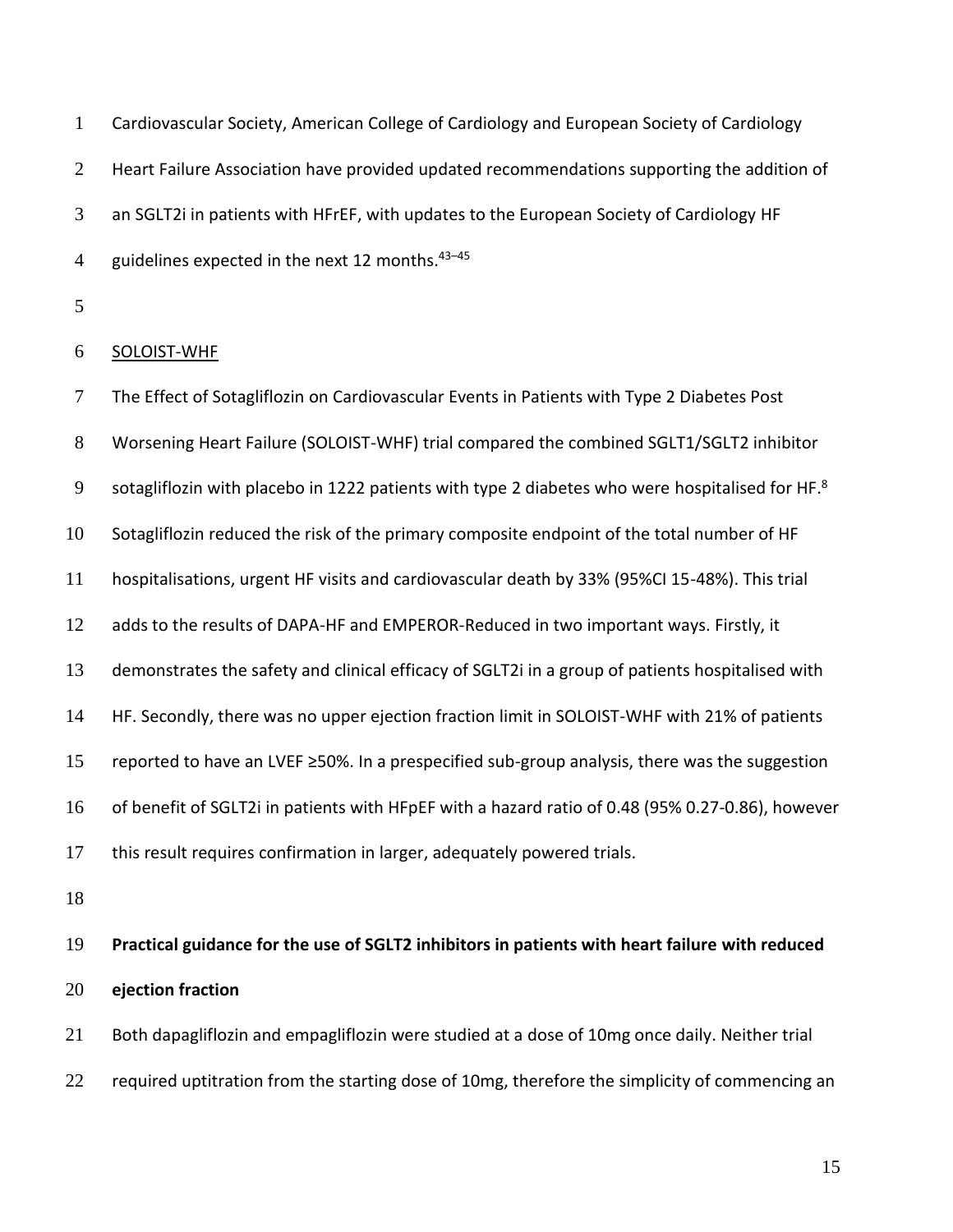SGLT2i at a single dose with no need for uptitration makes it an attractive addition to HF 2 therapy. We will now provide some practical advice relating to the use of SGLT2i in HFrEF and this is summarised in Table 2.

#### *Renal function*

 Chronic kidney disease (CKD) is a frequent comorbidity in patients with HF and is associated with worse outcomes. With regards to morbidity and mortality outcomes, the benefits of SGLT2i in DAPA-HF and EMPEROR-Reduced were not modified by baseline renal function, meaning that given their high event rates, patients with CKD and HFrEF stand to derive large 10 absolute benefits with SGLT2 inhibition.  $6,7,34,46$  Both dapagliflozin and empagliflozin attenuated 11 the decline in eGFR compared with placebo during follow-up.<sup>7,46</sup> Furthermore, in EMPEROR- Reduced, the occurrence of the prespecified renal endpoint of chronic dialysis or renal transplantation or a sustained reduction of ≥40% in the eGFR or a sustained eGFR of <15 14 ml/minute/1.73m<sup>2</sup> in patients with a baseline eGFR of ≥30 ml/minute/1.73m<sup>2</sup> or a sustained 15 eGFR of <10 ml/minute/1.73m<sup>2</sup> in those with a baseline eGFR of <30 ml/minute/1.73m<sup>2</sup> was 16 reduced by 50% compared with placebo (HR 0.50; 95% CI 0.32-0.77).<sup>7</sup> The occurrence of a similar renal composite outcome in DAPA-HF occurred less frequently with dapagliflozin compared with placebo (1.2% versus 1.6%), however was not statistically significant possibly reflecting that DAPA-HF mandated a 50% or greater decrease in eGFR (rather than 40% in 20 EMPEROR-HF) and the higher baseline eGFR.<sup>6</sup> Further evidence supporting the use of SGLT2i in patients with CKD with and without diabetes has been provided by the Dapagliflozin and Prevention of Adverse Outcomes in Chronic Kidney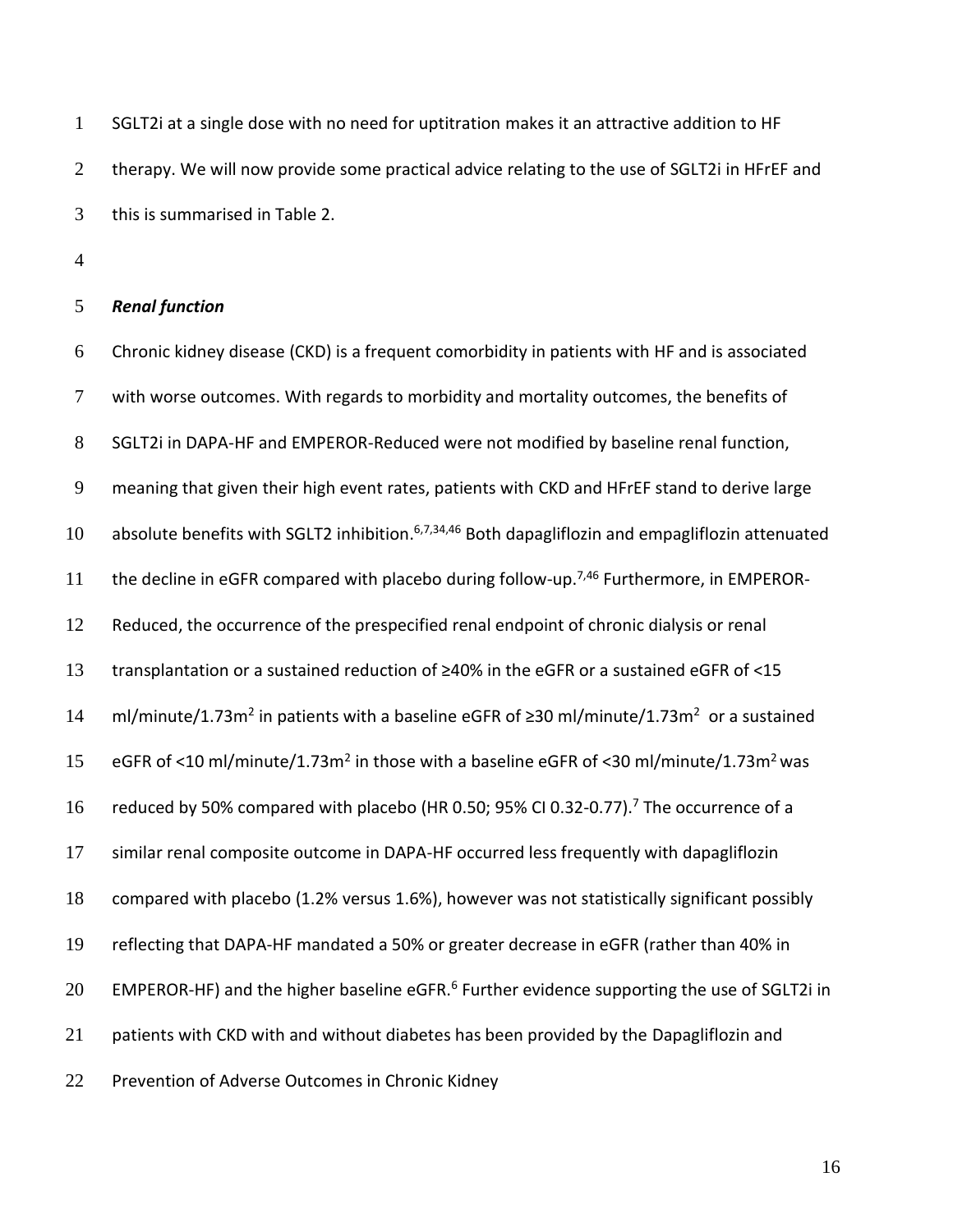Disease (DAPA-CKD) trial which reported substantial improvements in cardiovascular and renal 2 outcomes as well as all-cause mortality in this high-risk patient group; the findings of DAPA-CKD and the observed safety profile in this trial and both DAPA-HF and EMPEROR-Reduced should offer reassurance to cardiologists when using this class of medication in patients with 5 concomitant HFrEF and renal dysfunction.<sup>47</sup>

 In line with the DAPA-HF inclusion criteria, the FDA and EMA labelling approves dapagliflozin 8 10mg once daily for use in HFrEF patients with an eGFR of ≥30 ml/min/1.73m<sup>2</sup>, regardless of diabetes status. The details of the labelling for empagliflozin are awaited, however these are likely to reflect the inclusion criteria of EMPEROR-Reduced, i.e. use in patients with an eGFR of  $\geq$  20 ml/min/1.73m<sup>2</sup>. There is no evidence for the use of SGLT2i in patients on renal replacement therapy.

 Routine monitoring of renal function in patients prescribed SGLT2i is recommended in a similar fashion to renin-angiotensin-aldosterone-system antagonists. A small initial decline in eGFR 16 (approximately 3-5 ml/min/1.73m<sup>2</sup>) following SGLT2i initiation has been observed in all trials, but as highlighted above, this class of drugs offer long-term beneficial renal effects and the initial expected small dip in eGFR should not dissuade clinicians from continuing SGLT2i therapy.

*Volume depletion and hypotension*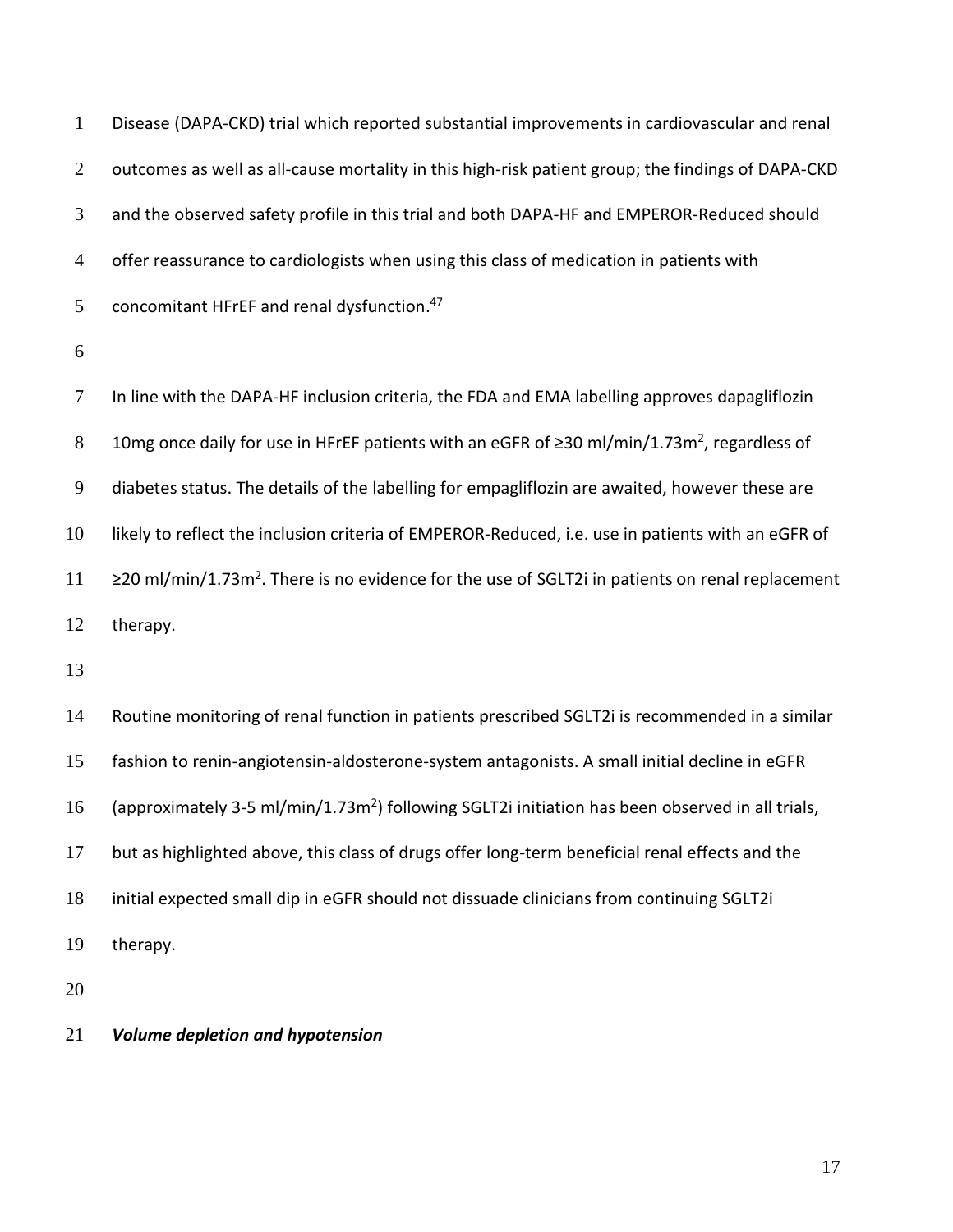| $\mathbf{1}$   | One potential concern about the use of SGLT2i in HFrEF was the theoretical risk of volume             |
|----------------|-------------------------------------------------------------------------------------------------------|
| $\overline{2}$ | depletion and symptomatic hypotension secondary to a potentially additive diuretic effect in          |
| 3              | patients who are often prescribed at least one other medication with a diuretic effect such as        |
| $\overline{4}$ | diuretics and sacubitril/valsartan. As reported in both DAPA-HF and EMPEROR-Reduced, there            |
| 5              | was no significant excess risk of volume depletion or hypotensive adverse events with an              |
| 6              | SGLT2i compared with placebo. <sup>6,7</sup> Routine reduction of diuretic therapy with initiation of |
| 7              | SGLT2i is not required. A small percentage of patients (around 5%) may require a reduction of         |
| 8              | loop diuretics and this should be assessed in the weeks and months following initiation.              |
| 9              |                                                                                                       |
| 10             | Hypoglycaemia                                                                                         |
| 11             | The risk of hypoglycaemia with SGLT2i is low due to their insulin-independent mechanism of            |
| 12             | action. In DAPA-HF and EMPEROR-Reduced episodes of hypoglycaemia were not increased.                  |
| 13             | SGLT2i do not cause hypoglycaemia in patients without diabetes. Routine reduction in the dose         |
| 14             | of insulin or sulphonylureas is not recommended but can be considered in patients with tight          |
| 15             | glycaemic control.                                                                                    |
| 16             |                                                                                                       |
| 17             | <b>Ketoacidosis</b>                                                                                   |
| 18             | Diabetic ketoacidosis (DKA) or euglycaemic ketoacidosis (DKA with normoglycaemia or mildly            |
| 19             | elevated glucose levels) are rare but recognised side-effects of SGLT2i in patients with type 2       |
| 20             | diabetes. <sup>48</sup> There were three episodes of DKA in DAPA-HF and none in EMPEROR-Reduced.      |
| 21             | SGLT2i do not cause DKA in patients who do not have diabetes. Potential triggers for                  |
| 22             | ketoacidosis include intercurrent illness, dehydration or prolonged fasting, beta-cell                |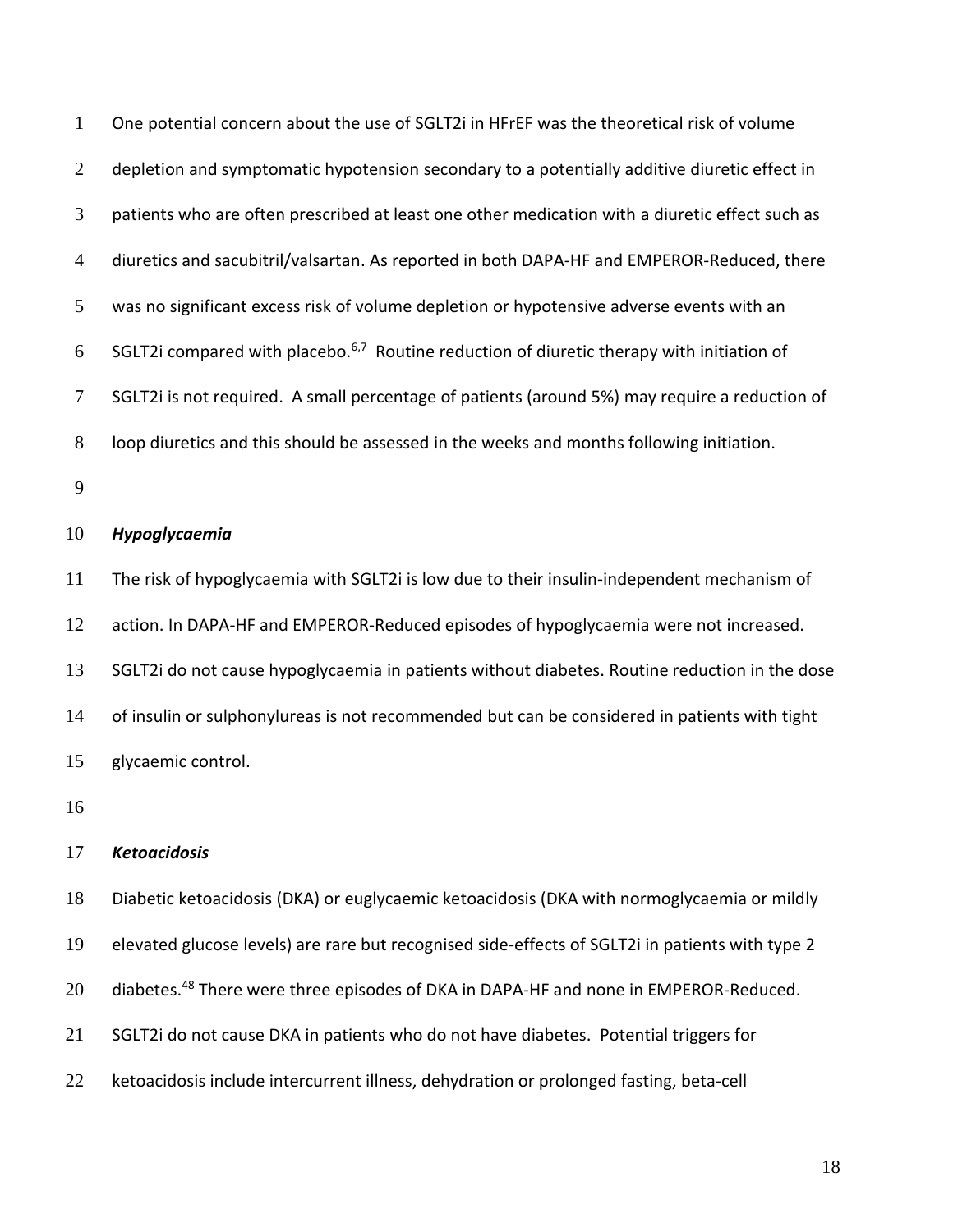insufficiency (e.g. in long-standing type 2 diabetes or latent autoimmune diabetes of adulthood 2 [LADA]), reductions in insulin dose, and alcohol use. To reduce the risk of ketoacidosis, it is recommended that patients are instructed to temporarily discontinue SGLT2i when very unwell 4 and/or unable to eat or drink (e.g in advance of scheduled major surgery).<sup>49</sup> Patients who have had a recent reduction in insulin dose are also at risk of DKA. Furthermore, type 1 diabetes was an exclusion criterion in both trials, therefore SGLT2i are not recommended for use in this group of patients. Collaboration with diabetologist colleagues is encouraged if cardiologists are uncertain how to manage concomitant glucose lowering therapy.

### *Mycotic genital tract infections*

 Patients treated with SGLT2i are at an increased risk of genital tract infections (GTI) (vaginitis/balantitis) due to glycosuria promoting the colonisation of the genitourinary tract with *Candida.* The risk of GTI is higher in patient with type 2 diabetes compared to those without, and GTI occur approximately twice more frequently in women than in men. In EMPEROR-Reduced, GTI were reported in patients with diabetes in 1.9% and 0.4% of those 16 randomised to empagliflozin and placebo, respectively.<sup>35</sup> The corresponding numbers in patients without diabetes were 1.4% and 0.9%. The majority of infections are responsive to a course of topical antifungals and/or oral fluconazole. When commencing patients on an SGLT2i, education on genital hygiene and self-monitoring for symptoms of genital/perineal tenderness, 20 redness, or swelling should be provided. The risk of urinary tract infections is not increased by 21 treatment with SGLT2i.<sup>50</sup>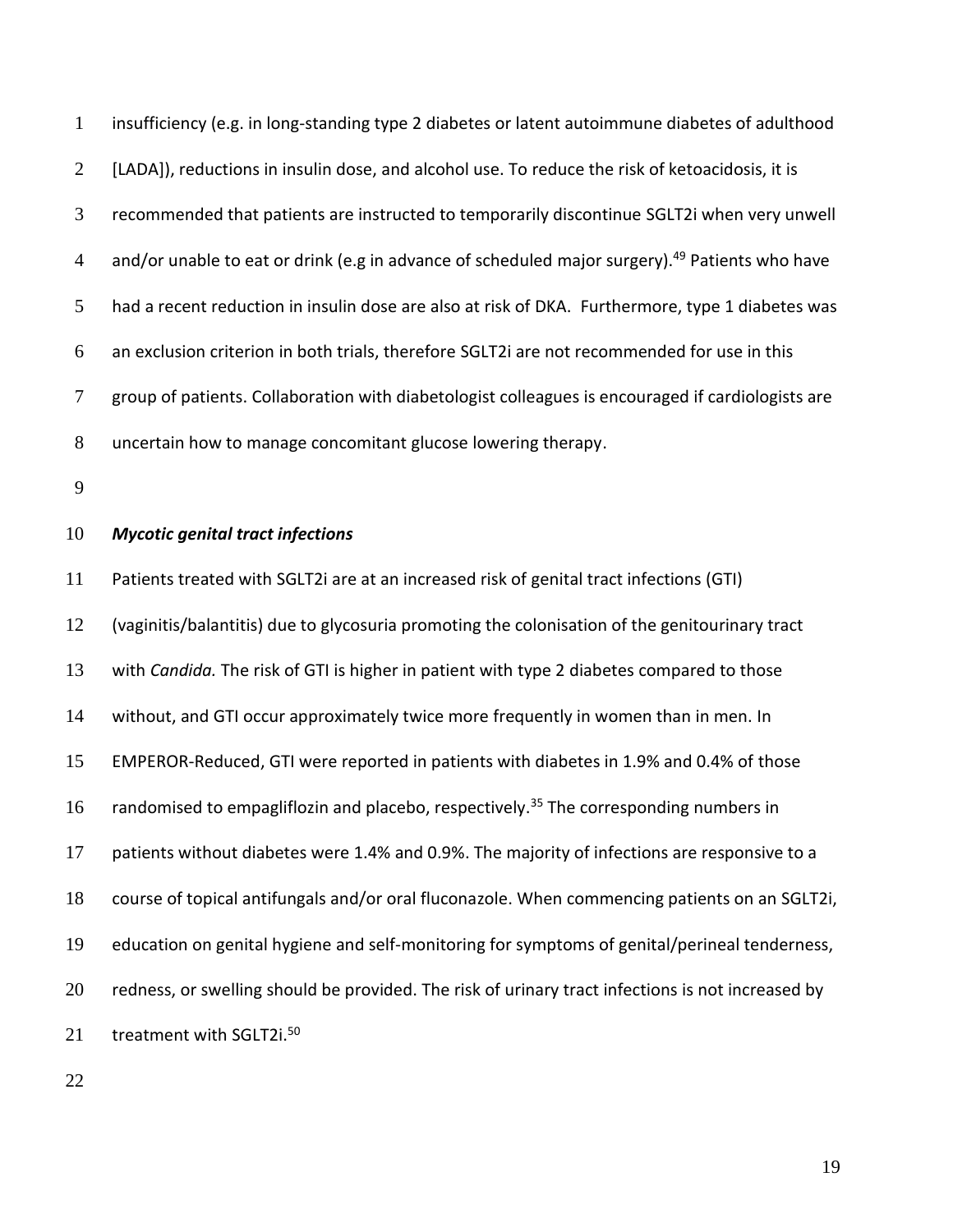# **The future for SGLT2 inhibitors in heart failure**

| $\overline{2}$ | Following the benefits in patients with HFrEF, focus has moved to investigating the potential |
|----------------|-----------------------------------------------------------------------------------------------|
| 3              | benefit of SGLT2i across HF landscape including in patients with HF and preserved ejection    |
| $\overline{4}$ | fraction (HFpEF), hospitalised patients with decompensated HF, and following acute myocardial |
| $\sqrt{5}$     | infarction (complicated by left ventricular systolic dysfunction or HF). Ongoing randomised   |
| 6              | placebo-controlled outcome trials are summarised in Table 3.                                  |
| $\tau$         |                                                                                               |
| $8\,$          |                                                                                               |
| 9              |                                                                                               |
| 10             |                                                                                               |
| 11             |                                                                                               |
| 12             |                                                                                               |
| 13             |                                                                                               |
| 14             |                                                                                               |
| 15             |                                                                                               |
| 16             |                                                                                               |
| 17             |                                                                                               |
| 18             |                                                                                               |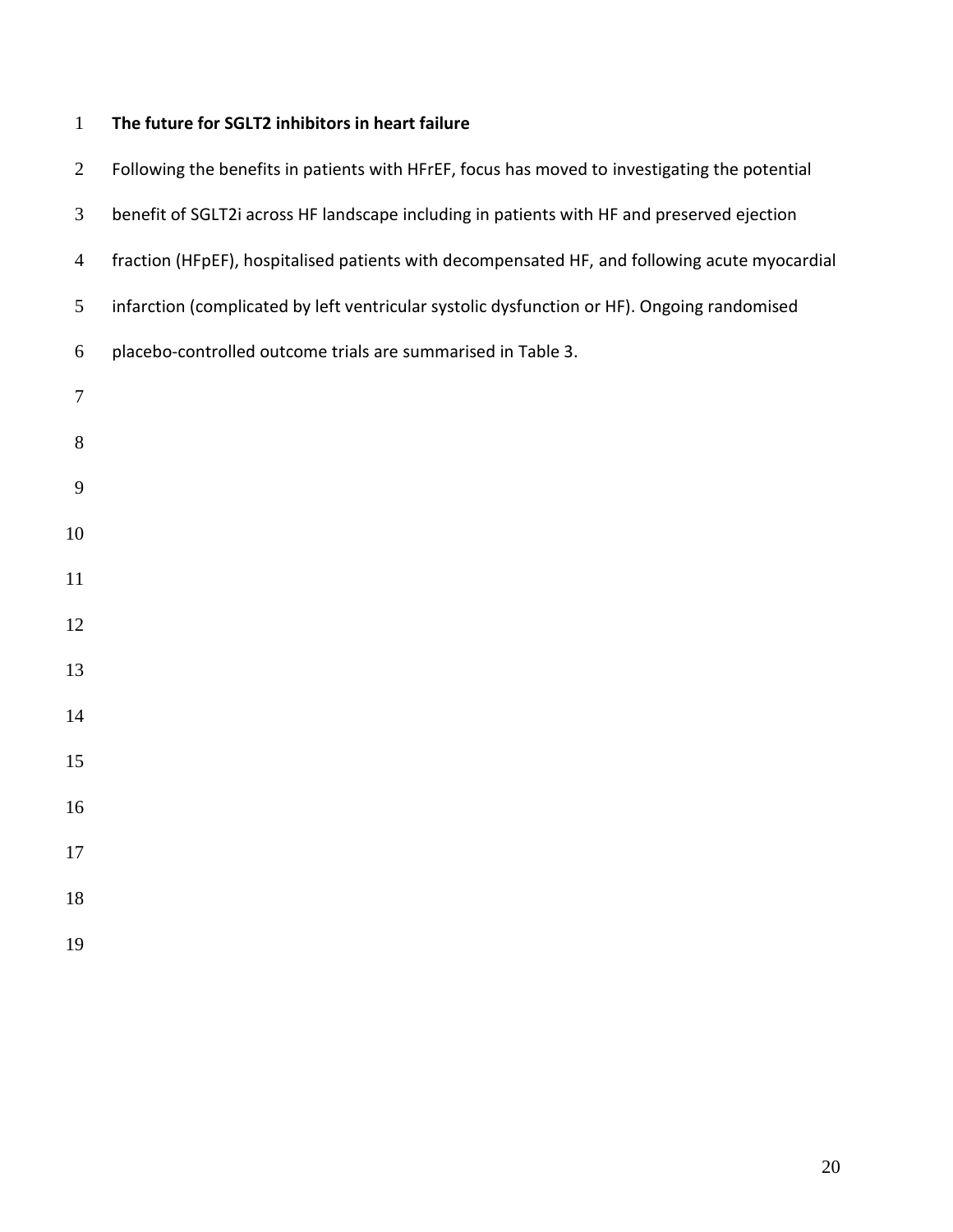# **Conclusion**

| $\overline{2}$ | The results of two large, randomised, placebo-controlled trials in HFrEF have established the       |
|----------------|-----------------------------------------------------------------------------------------------------|
| 3              | incremental benefit of SGLT2i on top of guideline-recommended pharmacological and device            |
| $\overline{4}$ | therapy in reducing morbidity and mortality, and improving symptoms. Further evidence now           |
| 5              | supports their use in patients hospitalised HF. SGLT2i are no longer considered to be simply        |
| 6              | glucose-lowering therapies but as a treatment for HFrEF in patients with and without diabetes.      |
| $\tau$         | Guideline recommendations are forthcoming, however given their clinical benefits (and the           |
| $8\,$          | early onset of these) alongside their tolerability and safety profile they are now one of the       |
| $\overline{9}$ | cornerstones of HFrEF pharmacotherapy along with an ARNI, beta-blocker and MRA - i.e.               |
| 10             | 'quadruple therapy'. Ongoing and future trials will provide further insight into the potential      |
| 11             | benefits of SGLT2i in hospitalised patients, in HFpEF, and in patients at high risk of HF following |
| 12             | acute myocardial infarction.                                                                        |
| 13             |                                                                                                     |
| 14             |                                                                                                     |
| 15             |                                                                                                     |
| 16             |                                                                                                     |
| 17             |                                                                                                     |
| 18             |                                                                                                     |
| 19             |                                                                                                     |
| 20             |                                                                                                     |
| 21             |                                                                                                     |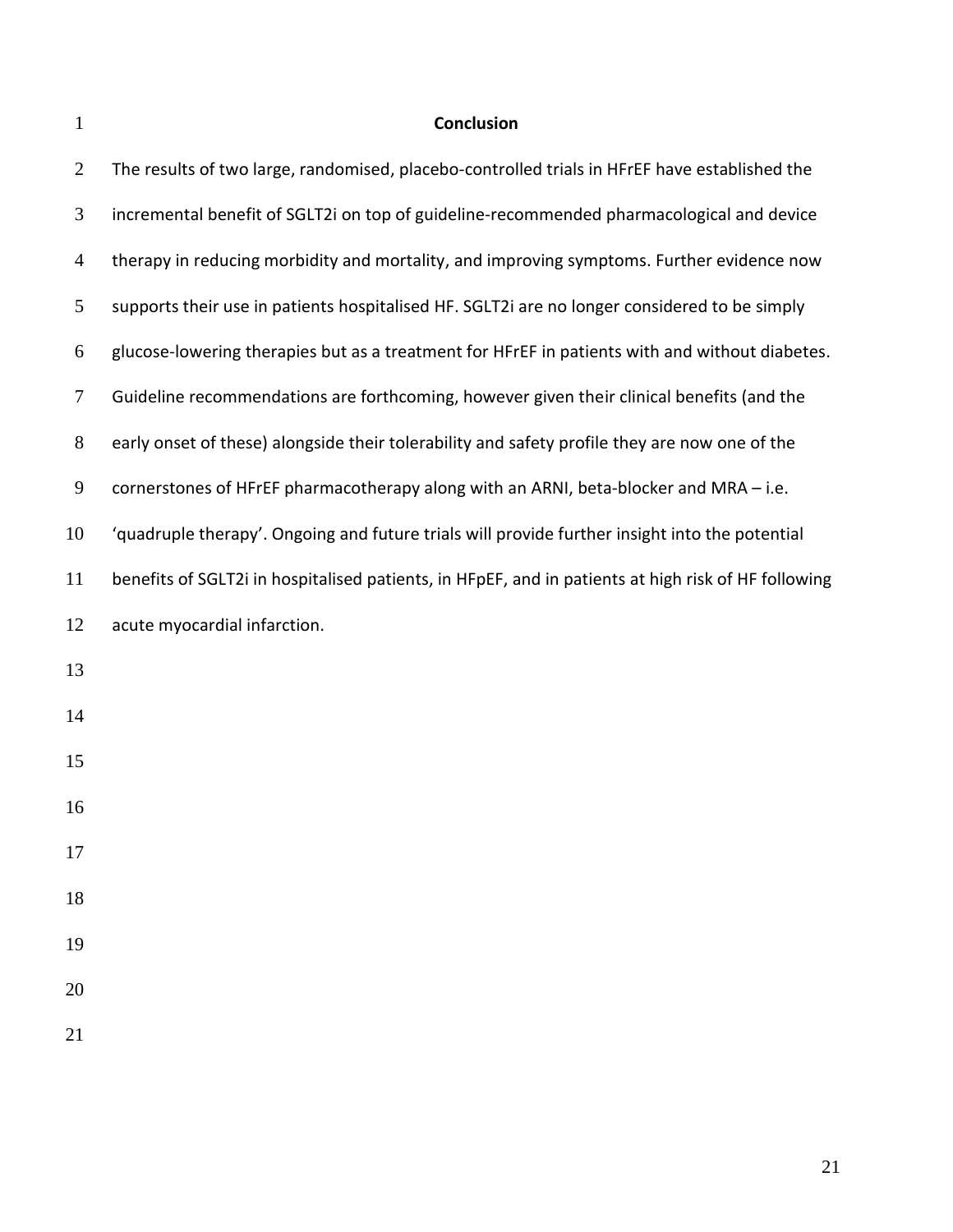### **Conflicts of Interest**

KFD reports that his employer, the University of Glasgow, has been paid by AstraZeneca for his work relating to the DAPA-HF trial and he has received honoraria from AstraZeneca and Eli Lilly. MCP reports research support or consultancy from Boehringer Ingelheim, Astra Zeneca, Novartis, Novo Nordisk, Medtronic, Boston Scientific, Vifor, Pharmacosmos, Abbvie, Bayer, Takeda, Cardiorentis, Siemens. MCP is supported by The British Heart Foundation grant RE/18/6/34217.

**Patients and/or the public were not involved in the design, conduct, reporting or dissemination plans of this research.**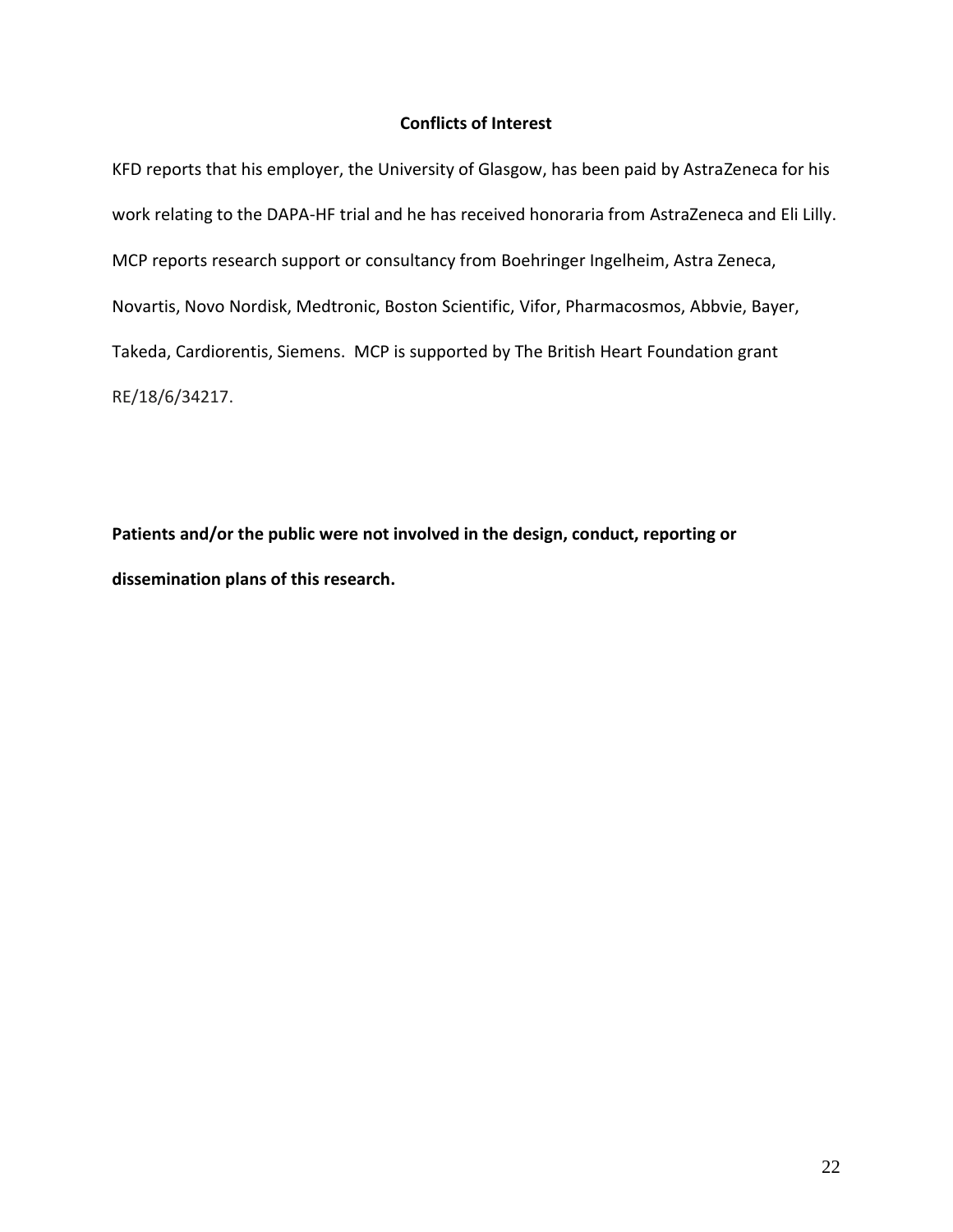#### **References**

- 1 Zinman B, Wanner C, Lachin JM, *et al.* Empagliflozin, Cardiovascular Outcomes, and Mortality in Type 2 Diabetes. *N Engl J Med* 2015; **373**: 2117–28.
- 2 Neal B, Perkovic V, Mahaffey KW, *et al.* Canagliflozin and Cardiovascular and Renal Events in Type 2 Diabetes. *N Engl J Med* 2017; **377**: 644–57.
- 3 Wiviott SD, Raz I, Bonaca MP, *et al.* Dapagliflozin and Cardiovascular Outcomes in Type 2 Diabetes. *N Engl J Med* 2019; **380**: 347–57.
- 4 Perkovic V, Jardine MJ, Neal B, *et al.* Canagliflozin and renal outcomes in type 2 diabetes and nephropathy. *N Engl J Med* 2019; **380**: 2295–306.
- 5 Cannon CP, Pratley R, Dagogo-Jack S, *et al.* Cardiovascular Outcomes with Ertugliflozin in Type 2 Diabetes. *N Engl J Med* 2020; **383**: 1425–35.
- 6 McMurray JJV, Solomon SD, Inzucchi SE, *et al.* Dapagliflozin in Patients with Heart Failure and Reduced Ejection Fraction. *N Engl J Med* 2019; **21**: 1995–2008.
- 7 Packer M, Anker SD, Butler J, *et al.* Cardiovascular and Renal Outcomes with Empagliflozin in Heart Failure. *N Engl J Med* 2020; **383**: 1413–24.
- 8 Bhatt DL, Szarek M, Steg PG, *et al.* Sotagliflozin in Patients with Diabetes and Recent Worsening Heart Failure. *N Engl J Med* 2021; **384**: 117–28.
- 9 Ferrannini E. Sodium-Glucose Co-transporters and Their Inhibition: Clinical Physiology. *Cell Metab* 2017; **26**: 27–38.
- 10 Fitchett D, Zinman B, Wanner C, *et al.* Heart failure outcomes with empagliflozin in patients with type 2 diabetes at high cardiovascular risk: Results of the EMPA-REG OUTCOME trial. *Eur Heart J* 2016; **37**: 1526–34.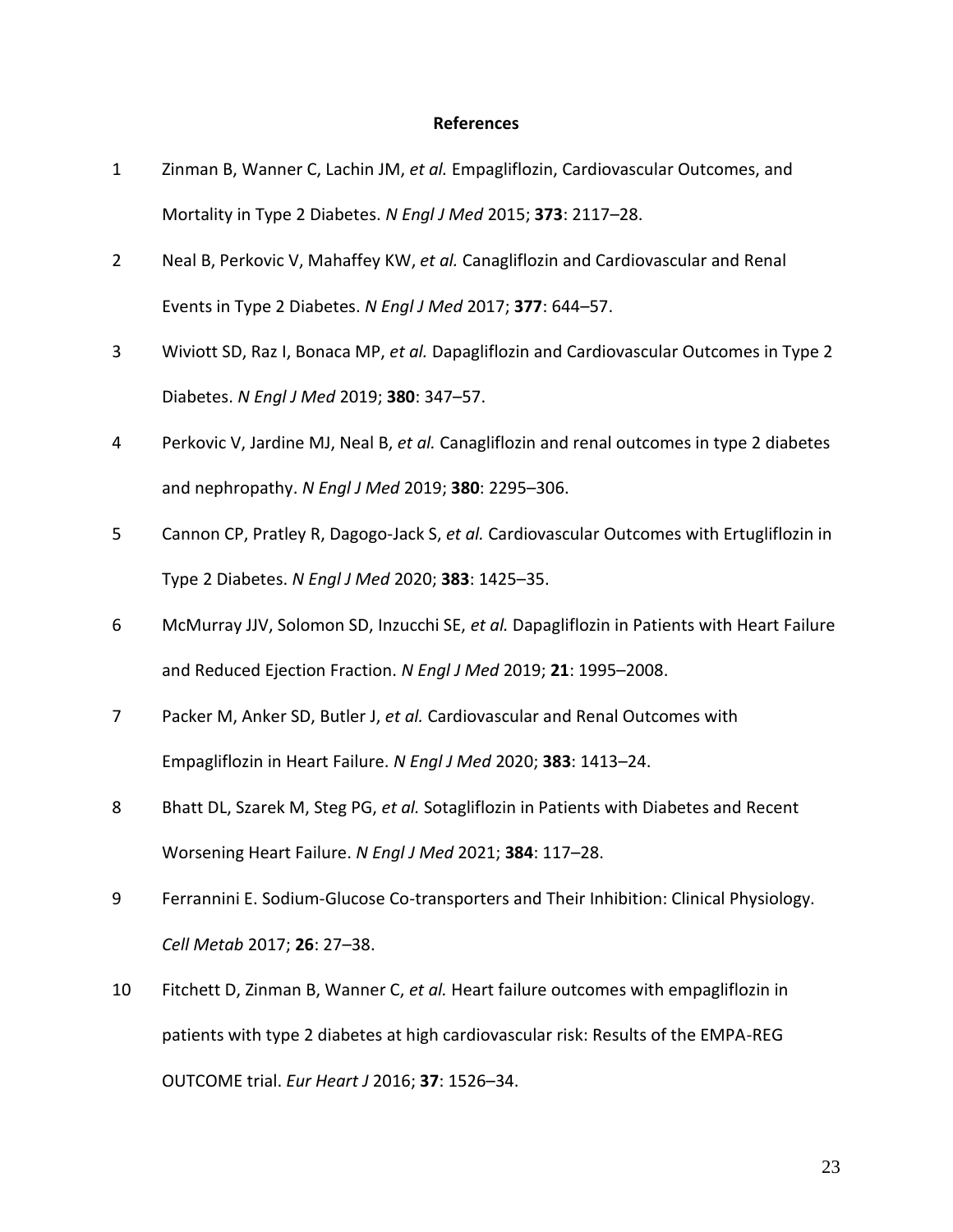- 11 McGuire DK, Shih WJ, Cosentino F, *et al.* Association of SGLT2 Inhibitors With Cardiovascular and Kidney Outcomes in Patients With Type 2 Diabetes: A Meta-analysis. *JAMA Cardiol* 2021; **6**: 148–58.
- 12 Vasilakou D, Karagiannis T, Athanasiadou E, *et al.* Sodium–Glucose Cotransporter 2 Inhibitors for Type 2 Diabetes. *Ann Intern Med* 2013; **159**: 262.
- 13 Cannon CP, Perkovic V, Agarwal R, *et al.* Evaluating the Effects of Canagliflozin on Cardiovascular and Renal Events in Patients With Type 2 Diabetes Mellitus and Chronic Kidney Disease According to Baseline HbA1c, Including Those With HbA1c <7%. *Circulation* 2020; **141**: 407–10.
- 14 Inzucchi SE, Kosiborod M, Fitchett D, *et al.* Improvement in Cardiovascular Outcomes With Empagliflozin Is Independent of Glycemic Control. *Circulation* 2018; **138**: 1904–7.
- 15 Cowie MR, Fisher M. SGLT2 inhibitors: mechanisms of cardiovascular benefit beyond glycaemic control. *Nat Rev Cardiol* 2020; **17**: 761–72.
- 16 Packer M. Cardioprotective Effects of Sirtuin-1 and Its Downstream Effectors: Potential Role in Mediating the Heart Failure Benefits of SGLT2 (Sodium-Glucose Cotransporter 2) Inhibitors. *Circ Heart Fail* 2020; **13**: e007197.
- 17 Santos-Gallego CG, Vargas-Delgado AP, Requena-Ibanez JA, *et al.* Randomized Trial of Empagliflozin in Nondiabetic Patients With Heart Failure and Reduced Ejection Fraction. *J Am Coll Cardiol* 2021; **77**: 243–55.
- 18 Lee MMY, Brooksbank KJM, Wetherall K, *et al.* Effect of Empagliflozin on Left Ventricular Volumes in Patients With Type 2 Diabetes, or Prediabetes, and Heart Failure With Reduced Ejection Fraction (SUGAR-DM-HF). *Circulation* 2021; **143**: 516–25.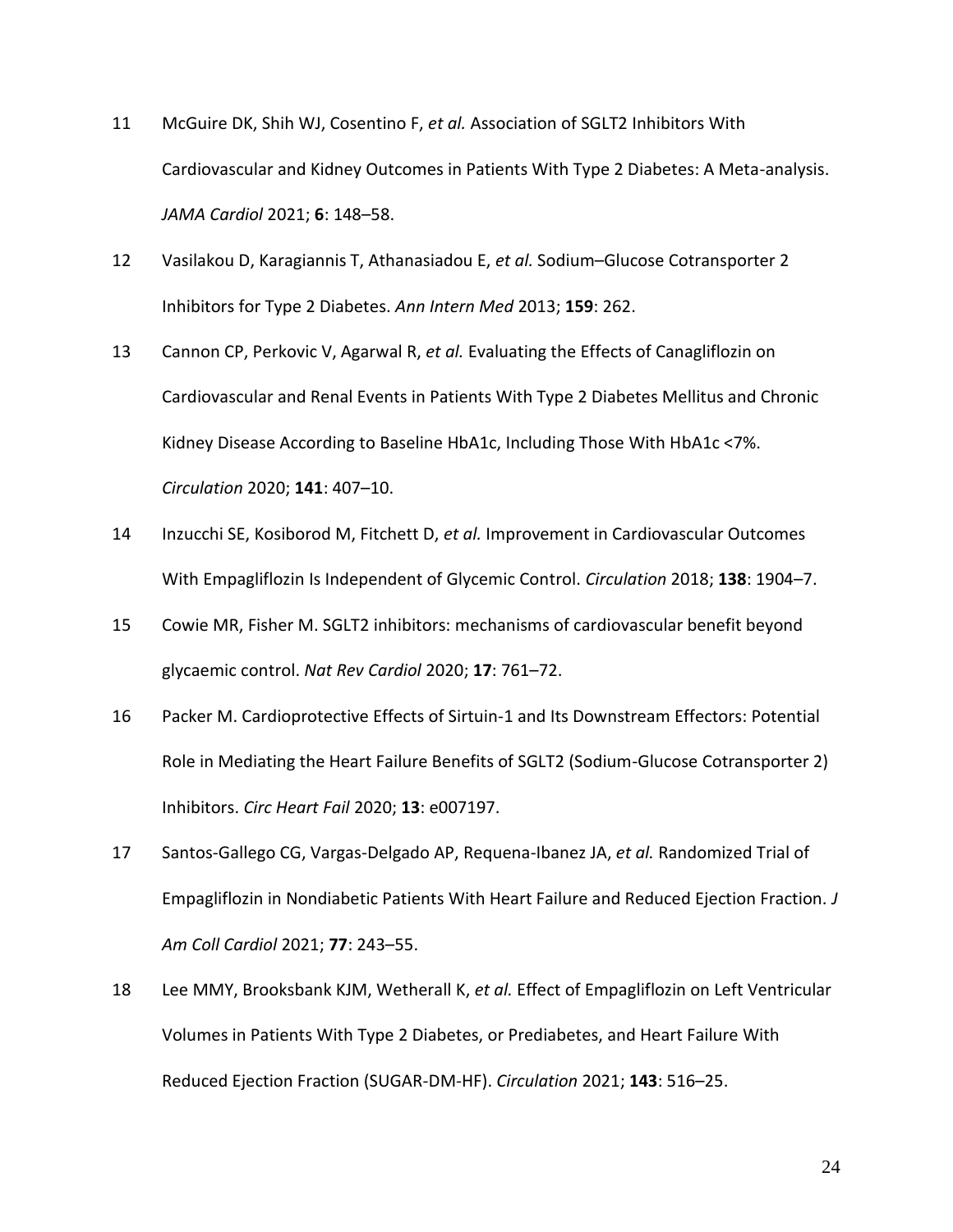- 19 Omar M, Jensen J, Ali M, *et al.* Associations of Empagliflozin With Left Ventricular Volumes, Mass, and Function in Patients With Heart Failure and Reduced Ejection Fraction: A Substudy of the Empire HF Randomized Clinical Trial. *JAMA Cardiol* 2021; published online Jan 6. DOI:10.1001/jamacardio.2020.6827.
- 20 McMurray JJV, DeMets DL, Inzucchi SE, *et al.* A trial to evaluate the effect of the sodium– glucose co-transporter 2 inhibitor dapagliflozin on morbidity and mortality in patients with heart failure and reduced left ventricular ejection fraction (DAPA-HF). *Eur J Heart Fail* 2019; **381**: 665–75.
- 21 McMurray JJV, DeMets DL, Inzucchi SE, *et al.* The Dapagliflozin And Prevention of Adverse-outcomes in Heart Failure (DAPA-HF) trial: baseline characteristics. *Eur J Heart Fail* 2019; **21**: 1402–11.
- 22 Docherty KF, Jhund PS, Anand I, *et al.* Effect of Dapagliflozin on Outpatient Worsening of Patients With Heart Failure and Reduced Ejection Fraction. *Circulation* 2020; **142**: 1623– 32.
- 23 Kosiborod MN, Jhund PS, Docherty KF, *et al.* Effects of Dapagliflozin on Symptoms, Function, and Quality of Life in Patients With Heart Failure and Reduced Ejection Fraction. *Circulation* 2020; **141**: 90–9.
- 24 Petrie MC, Verma S, Docherty KF, *et al.* Effect of Dapagliflozin on Worsening Heart Failure and Cardiovascular Death in Patients With Heart Failure With and Without Diabetes. *JAMA* 2020; published online March 27. DOI:10.1001/jama.2020.1906.
- 25 Nassif ME, Windsor SL, Tang F, *et al.* Dapagliflozin Effects on Biomarkers, Symptoms, and Functional Status in Patients With Heart Failure With Reduced Ejection Fraction.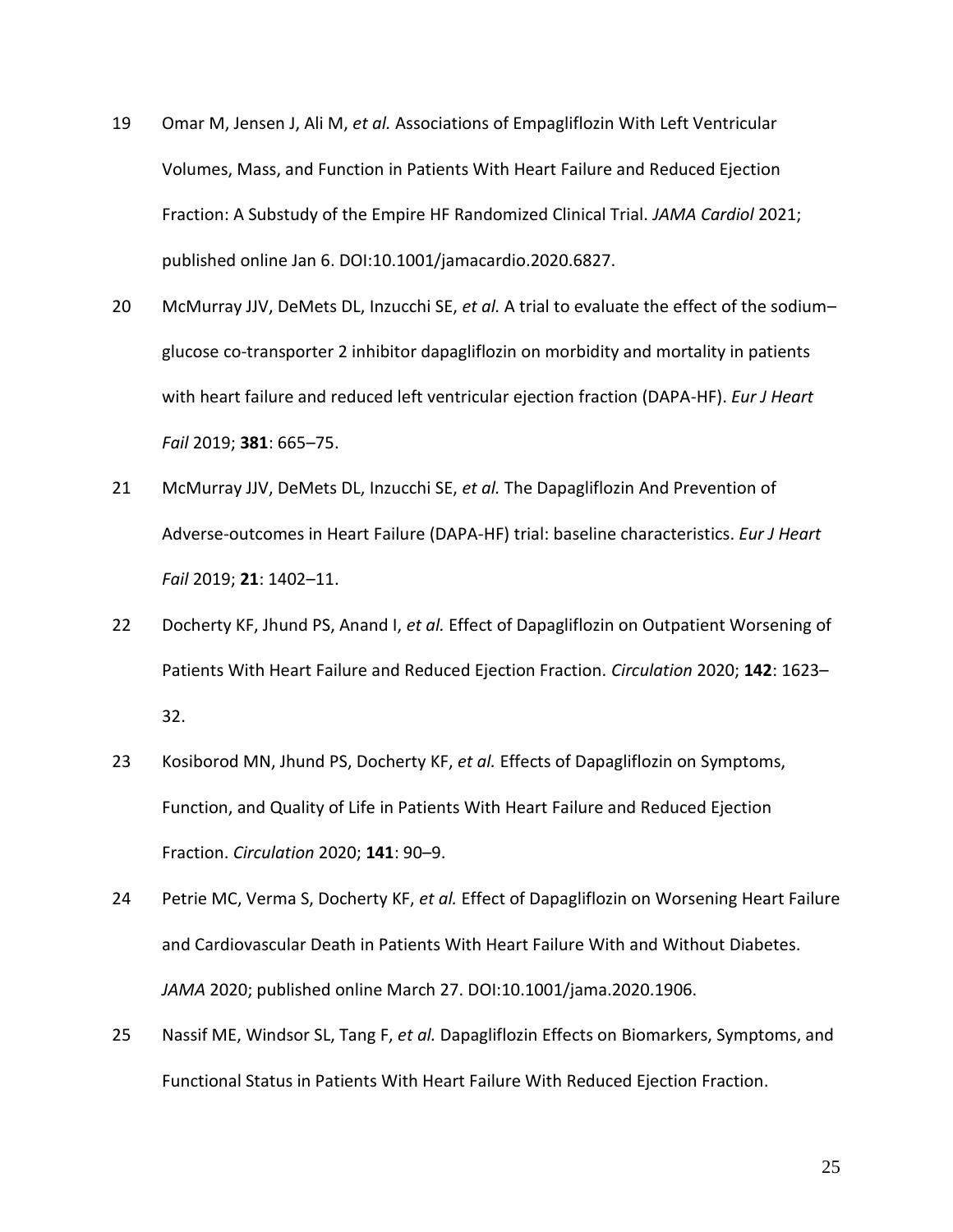*Circulation* 2019; **140**: 1463–76.

- 26 Martinez FA, Serenelli M, Nicolau JC, *et al.* Efficacy and Safety of Dapagliflozin in Heart Failure With Reduced Ejection Fraction According to Age: Insights From DAPA-HF. *Circulation* 2020; **141**: 100–11.
- 27 Dewan P, Solomon SD, Jhund PS, *et al.* Efficacy and safety of sodium-glucose cotransporter 2 inhibition according to left ventricular ejection fraction in DAPA-HF. *Eur J Heart Fail* 2020; **22**: 1247–58.
- 28 Serenelli M, Böhm M, Inzucchi SE, *et al.* Effect of dapagliflozin according to baseline systolic blood pressure in the Dapagliflozin and Prevention of Adverse Outcomes in Heart Failure trial (DAPA-HF). *Eur Heart J* 2020; **41**: 3402–18.
- 29 Docherty KF, Jhund PS, Inzucchi SE, *et al.* Effects of dapagliflozin in DAPA-HF according to background heart failure therapy. *Eur Heart J* 2020; **41**: 2379–92.
- 30 Solomon SD, Jhund PS, Claggett BL, *et al.* Effect of Dapagliflozin in Patients With HFrEF Treated With Sacubitril/Valsartan. *JACC Hear Fail* 2020; **8**: 811–8.
- 31 Jackson AM, Dewan P, Anand IS, *et al.* Dapagliflozin and Diuretic Use in Patients With Heart Failure and Reduced Ejection Fraction in DAPA-HF. *Circulation* 2020; **142**: 1040–54.
- 32 Packer M, Butler J, Filippatos G, *et al.* Evaluation of the effect of sodium–glucose cotransporter 2 inhibition with empagliflozin on morbidity and mortality of patients with chronic heart failure and a reduced ejection fraction: rationale for and design of the EMPEROR-Reduced trial. *Eur J Heart Fail* 2019; **21**: 1270–8.
- 33 Packer M, Anker SD, Butler J, *et al.* Effect of Empagliflozin on the Clinical Stability of Patients With Heart Failure and a Reduced Ejection Fraction: The EMPEROR-Reduced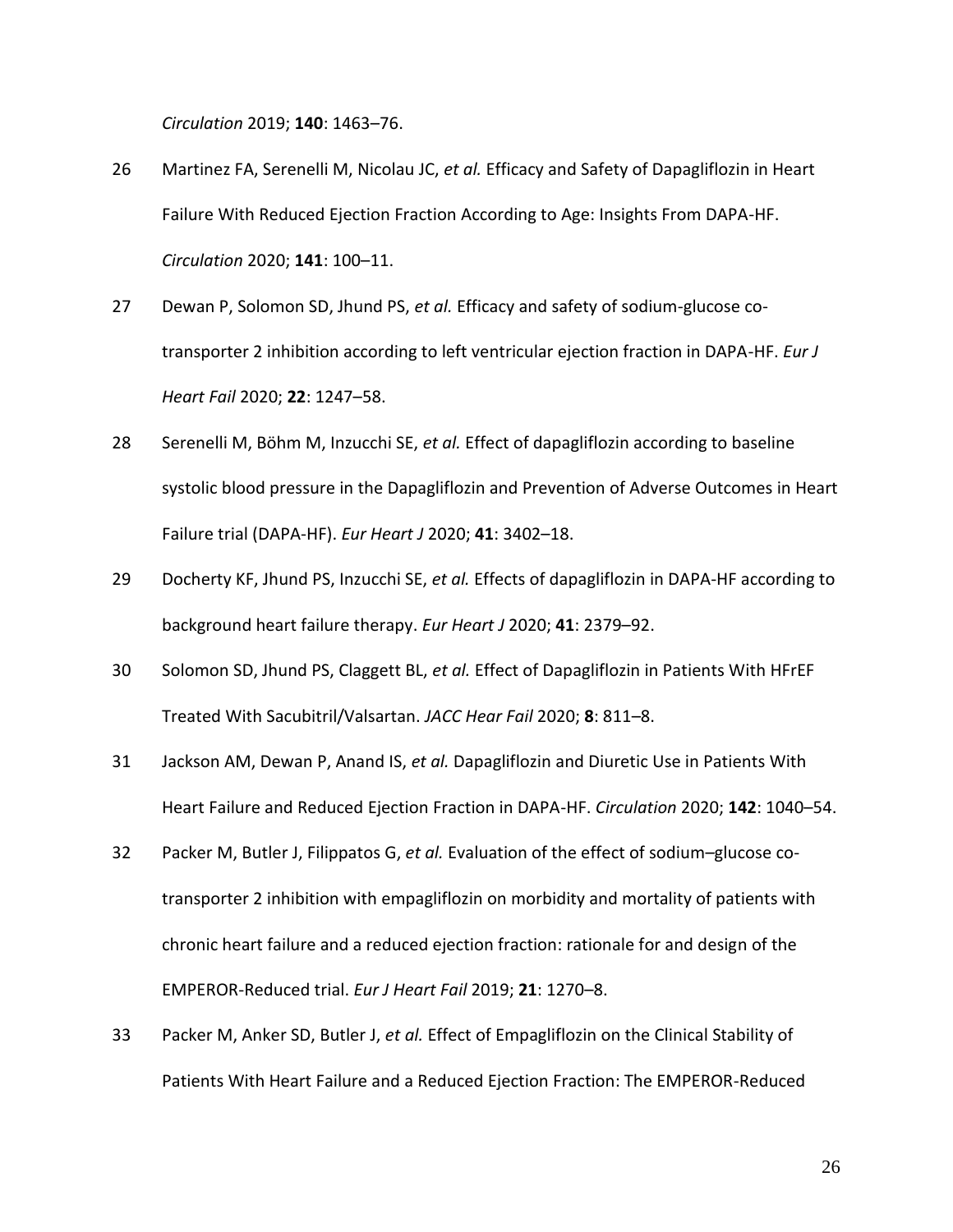Trial. *Circulation* 2021; **143**: 326–36.

- 34 Zannad F, Ferreira JP, Pocock SJ, *et al.* Cardiac and Kidney Benefits of Empagliflozin in Heart Failure Across the Spectrum of Kidney Function: Insights From EMPEROR-Reduced. *Circulation* 2021; **143**: 310–21.
- 35 Anker SD, Butler J, Filippatos G, *et al.* Effect of Empagliflozin on Cardiovascular and Renal Outcomes in Patients With Heart Failure by Baseline Diabetes Status: Results From the EMPEROR-Reduced Trial. *Circulation* 2021; **143**: 337–49.
- 36 Zannad F, Ferreira JP, Pocock SJ, *et al.* SGLT2 inhibitors in patients with heart failure with reduced ejection fraction: a meta-analysis of the EMPEROR-Reduced and DAPA-HF trials. *Lancet* 2020; **396**: 819–29.
- 37 Vaduganathan M, Claggett BL, Jhund PS, *et al.* Estimating lifetime benefits of comprehensive disease-modifying pharmacological therapies in patients with heart failure with reduced ejection fraction: a comparative analysis of three randomised controlled trials. *Lancet* 2020; **396**: 121–8.
- 38 Savira F, Wang BH, Kompa AR, *et al.* Cost-effectiveness of dapagliflozin in chronic heart failure: an analysis from the Australian healthcare perspective. *Eur J Prev Cardiol* 2020; published online July 14. DOI:10.1177/2047487320938272.
- 39 Krittayaphong R, Permsuwan U. Cost-utility analysis of add-on dapagliflozin treatment in heart failure with reduced ejection fraction. *Int J Cardiol* 2021; **322**: 183–90.
- 40 McEwan P, Darlington O, McMurray JJV, *et al.* Cost-effectiveness of dapagliflozin as a treatment for heart failure with reduced ejection fraction: a multinational healtheconomic analysis of DAPA-HF. *Eur J Heart Fail* 2020; **22**: 2147–56.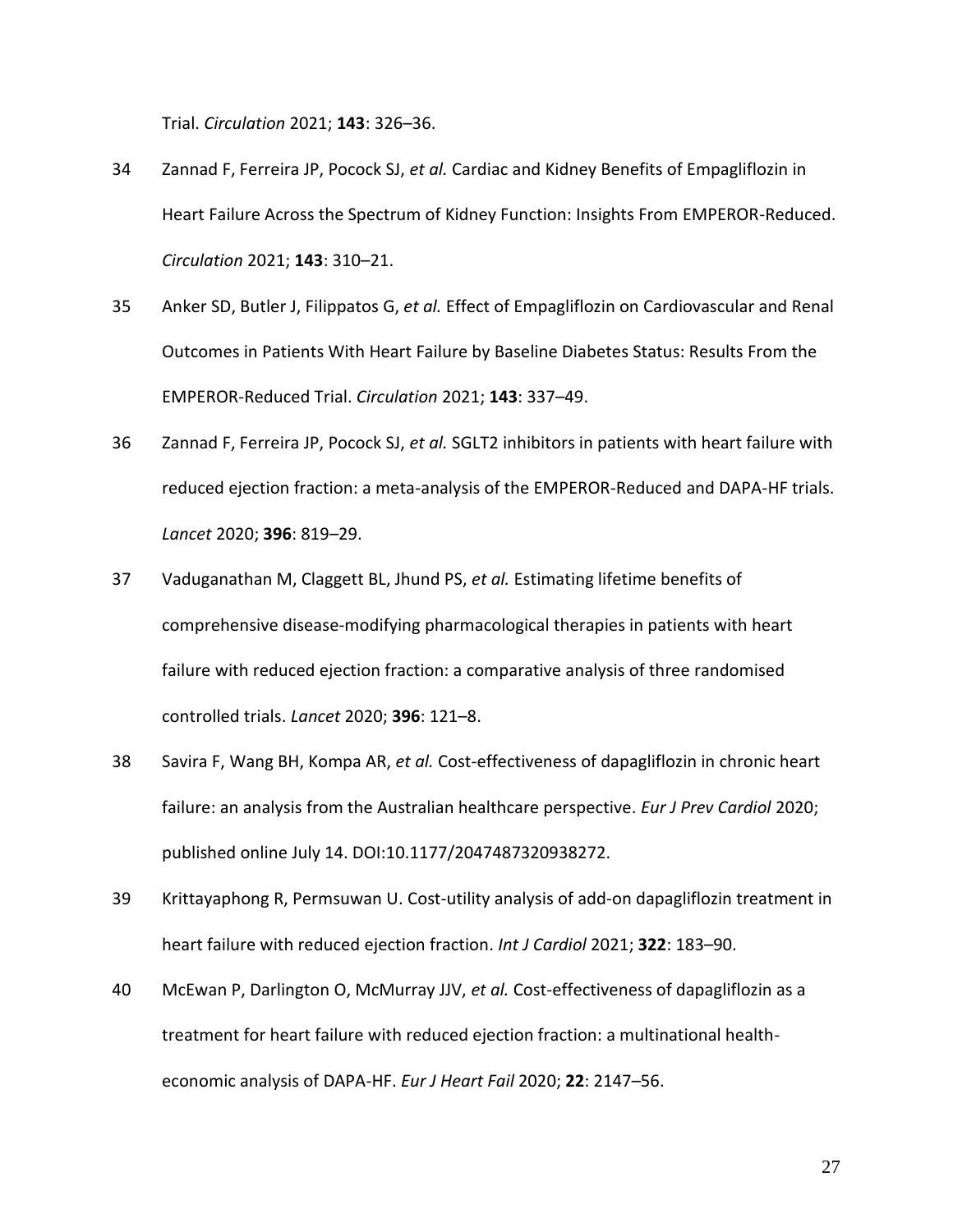- 41 Food and Drug Administration. Farxiga (Dapagliflozin) prescribing information. 2020. https://www.accessdata.fda.gov/drugsatfda\_docs/label/2020/202293s020lbl.pdf (accessed Oct 21, 2020).
- 42 European Medicines Agency. Committee for Medicinal Products for Human Use (CHMP) post authorisation summary of opinion: Forxiga (dapagliflozin). 2020. https://www.ema.europa.eu/en/documents/smop/chmp-post-authorisation-summarypositive-opinion-forxiga-ws-1737\_en.pdf (accessed Oct 21, 2020).
- 43 O'Meara E, McDonald M, Chan M, *et al.* CCS/CHFS Heart Failure Guidelines: Clinical Trial Update on Functional Mitral Regurgitation, SGLT2 Inhibitors, ARNI in HFpEF, and Tafamidis in Amyloidosis. *Can J Cardiol* 2020; **36**: 159–69.
- 44 Seferović PM, Fragasso G, Petrie M, *et al.* Heart Failure Association of the European Society of Cardiology update on sodium–glucose co-transporter 2 inhibitors in heart failure. *Eur J Heart Fail* 2020; **22**: 1984–6.
- 45 Maddox TM, Januzzi JL, Allen LA, *et al.* 2021 Update to the 2017 ACC Expert Consensus Decision Pathway for Optimization of Heart Failure Treatment: Answers to 10 Pivotal Issues About Heart Failure With Reduced Ejection Fraction. *J Am Coll Cardiol* 2021; **77**: 772–810.
- 46 Jhund PS, Solomon SD, Docherty KF, *et al.* Efficacy of Dapagliflozin on Renal Function and Outcomes in Patients With Heart Failure With Reduced Ejection Fraction: Results of DAPA-HF. *Circulation* 2021; **143**: 298–309.
- 47 Heerspink HJL, Stefánsson B V., Correa-Rotter R, *et al.* Dapagliflozin in Patients with Chronic Kidney Disease. *N Engl J Med* 2020; **383**: 1436–46.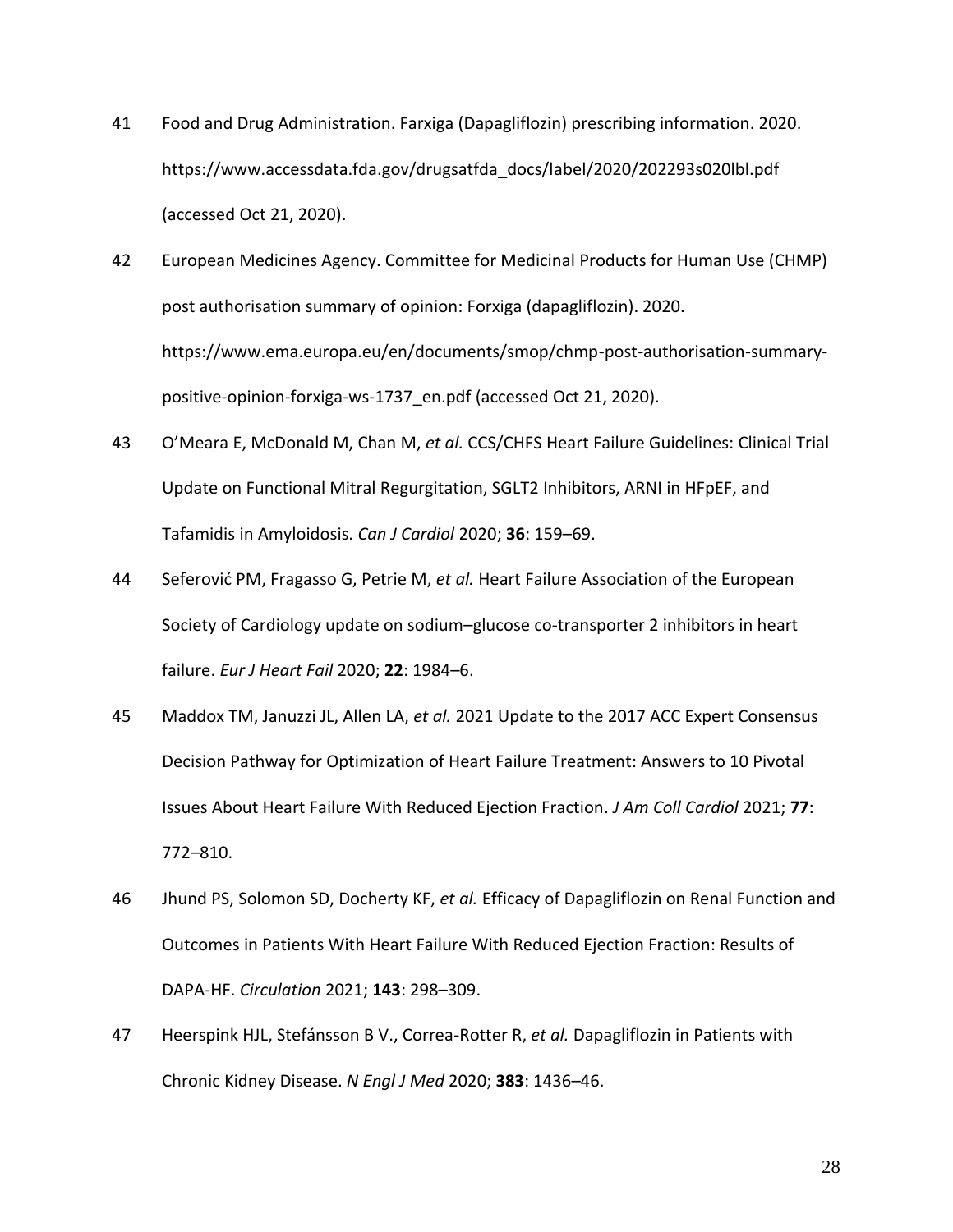- 48 Tang H, Li D, Wang T, Zhai S, Song Y. Effect of sodium-glucose cotransporter 2 inhibitors on diabetic ketoacidosis among patients with type 2 diabetes: A meta-analysis of randomized controlled trials. Diabetes Care. 2016; **39**: e123–4.
- 49 Handelsman Y, Henry RR, Bloomgarden ZT, *et al.* AMERICAN ASSOCIATION OF CLINICAL ENDOCRINOLOGISTS AND AMERICAN COLLEGE OF ENDOCRINOLOGY POSITION STATEMENT ON THE ASSOCIATION OF SGLT-2 INHIBITORS AND DIABETIC KETOACIDOSIS. *Endocr Pract* 2016; **22**: 753–62.
- 50 Puckrin R, Saltiel M-P, Reynier P, Azoulay L, Yu OHY, Filion KB. SGLT-2 inhibitors and the risk of infections: a systematic review and meta-analysis of randomized controlled trials. *Acta Diabetol* 2018; **55**: 503–14.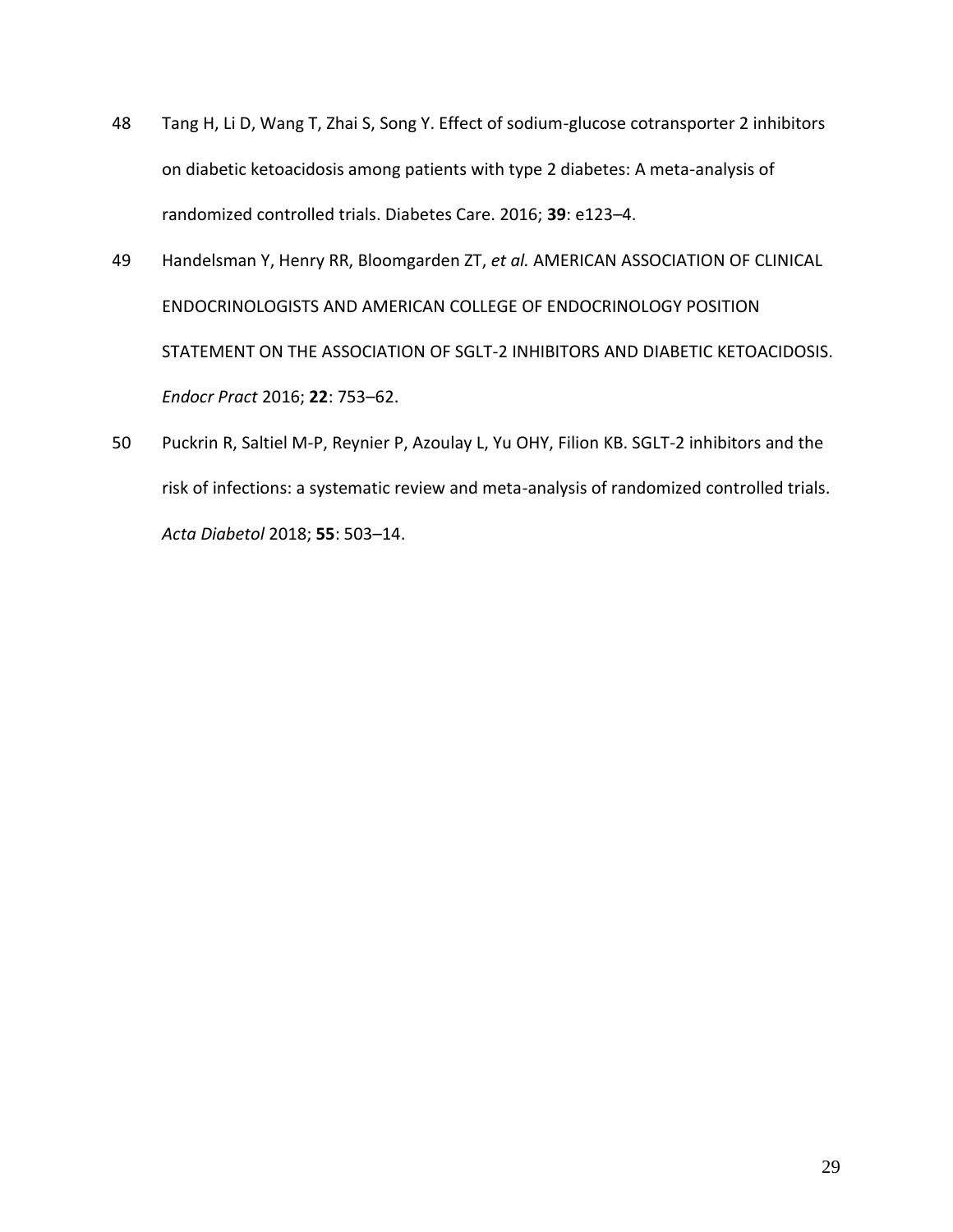**Figures**

### **Figure 1: Proposed mechanisms of benefit of SGLT2 inhibitors**

### **Figure 2: Summary of the benefits of SGLT2 inhibitors in patients with HFrEF**

Abbreviations: BP, blood pressure; eGFR, estimated glomerular filtration rate; HFrEF, heart failure and reduced ejection fraction; IV, intravenous; LV, left ventricle; NT-proBNP, N-terminal prohormone of B-type natriuretic peptide.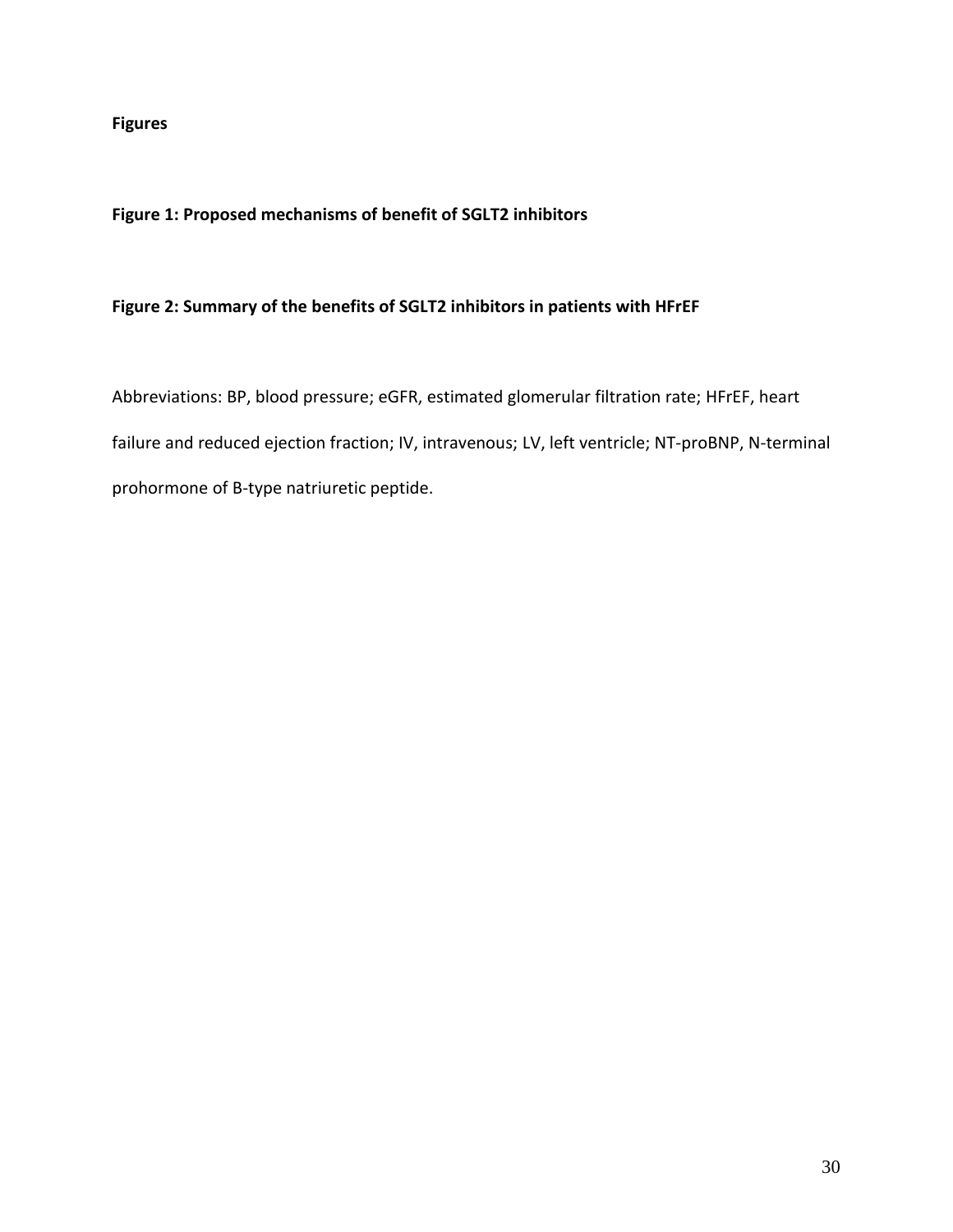|                                                         | <b>EMPA-REG OUTCOME1</b>                 | <b>CANVAS Program</b><br>(CANVAS and CANVAS-R) <sup>2</sup> | <b>DECLARE-TIMI 583</b>             | <b>CREDENCE<sup>4</sup></b>                                                                                                                                                                                                                                                         | VERTIS-CV <sup>5</sup>                |
|---------------------------------------------------------|------------------------------------------|-------------------------------------------------------------|-------------------------------------|-------------------------------------------------------------------------------------------------------------------------------------------------------------------------------------------------------------------------------------------------------------------------------------|---------------------------------------|
| Investigational<br>drug                                 | Empagliflozin 10mg or<br>25mg once daily | Canagliflozin 300mg or<br>100mg once daily                  | Dapagliflozin 10mg once<br>daily    | Canagliflozin 100mg once<br>daily                                                                                                                                                                                                                                                   | Ertugliflozin 5 or 15mg<br>once daily |
| Comparator                                              | Placebo                                  | Placebo                                                     | Placebo                             | Placebo                                                                                                                                                                                                                                                                             | Placebo                               |
| Number of<br>patients                                   | 7020                                     | 10142                                                       | 17160                               | 4401                                                                                                                                                                                                                                                                                | 8246                                  |
| Median follow-<br>up                                    | 3.1 years                                | 3.6 years (mean)                                            | 4.2 years                           | 2.6 years                                                                                                                                                                                                                                                                           | 3.5 years (mean)                      |
| Established<br>cardiovascular<br>disease at<br>baseline | 99.2%                                    | 65.6%                                                       | 40.6%                               | 50.4%                                                                                                                                                                                                                                                                               | 100%                                  |
| Heart failure at<br>baseline                            | 10.0%                                    | 14.4%                                                       | 10.0%                               | 14.8%                                                                                                                                                                                                                                                                               | 23.7%                                 |
| Primary outcome                                         | MACE:<br>HR 0.86; 95% CI 0.74, 0.99      | MACE:<br>HR 0.86; 95% CI 0.75, 0.97                         | MACE:<br>HR 0.93; 95% CI 0.84, 1.03 | Composite of end-stage<br>kidney disease (dialysis,<br>transplantation, or a<br>sustained estimated GFR of<br>$<$ 15 ml/min/1.73m <sup>2</sup> ), a<br>doubling of the serum<br>creatinine level, or death<br>from renal or cardiovascular<br>causes:<br>HR 0.70; 95% CI 0.59, 0.82 | MACE:<br>HR 0.97; 95% CI 0.85, 1.11   |
| Heart failure<br>hospitalisation                        | HR 0.65; 95%CI 0.50, 0.85                | HR 0.67; 95%CI 0.52, 0.87                                   | HR 0.73; 95%CI 0.61, 0.88           | HR 0.61: 95%CI 0.47, 0.80                                                                                                                                                                                                                                                           | HR 0.70; 95%CI 0.54, 0.90             |

# **Table 1: Evidence for prevention of heart failure with SGLT2i in patients with type 2 diabetes**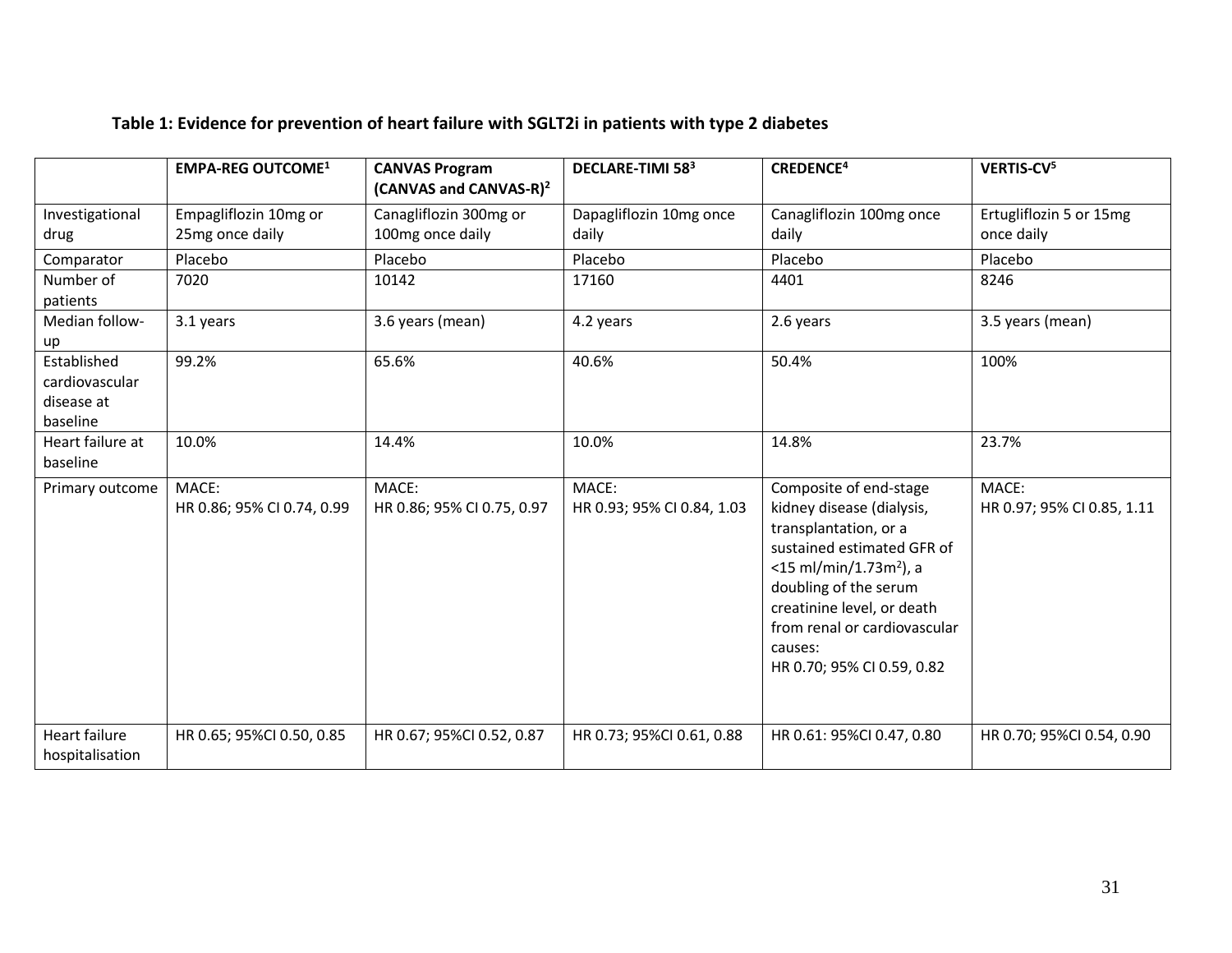| Heart failure      | HR 0.66; 95%Cl 0.55, 0.79 | HR 0.78; 95%CI 0.67, 0.91 | HR 0.83; 95%Cl 0.73, 0.95 | HR 0.69: 95%CI 0.57, 0.83 | HR 0.88; 95%CI 0.75, 1.03 |
|--------------------|---------------------------|---------------------------|---------------------------|---------------------------|---------------------------|
| hospitalisation or |                           |                           |                           |                           |                           |
| cardiovascular     |                           |                           |                           |                           |                           |
| death              |                           |                           |                           |                           |                           |
|                    |                           |                           |                           |                           |                           |

Abbreviations**:** CI, confidence interval; GFR, glomerular filtration rate; HR, hazard ratio; MACE, major adverse cardiovascular events.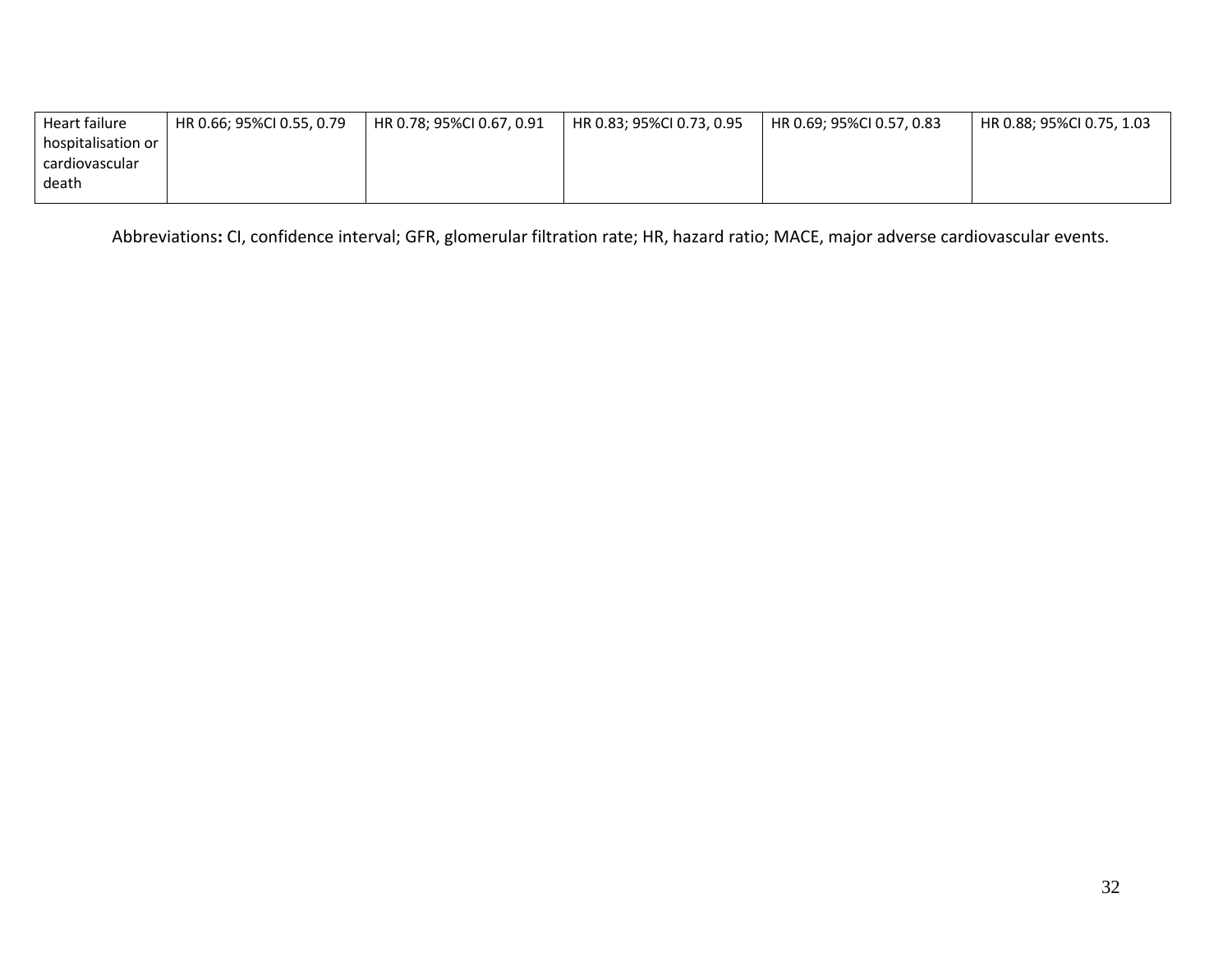| Table 2: Practical advice for use of SGLT2 inhibitors in HFrEF |  |  |
|----------------------------------------------------------------|--|--|
|----------------------------------------------------------------|--|--|

| What dose of dapagliflozin/empagliflozin?                    | 10mg once a day                                               |  |  |
|--------------------------------------------------------------|---------------------------------------------------------------|--|--|
| What to tell the patient?                                    | 1) decreases hospitalisation for heart failure and death      |  |  |
|                                                              | due to cardiovascular causes                                  |  |  |
|                                                              | improves quality of life<br>$\mathbf{2}$                      |  |  |
|                                                              | beneficial renal effects<br>3)                                |  |  |
|                                                              | 4) increase in genital tract infections                       |  |  |
|                                                              | occurs at the start of treatment                              |  |  |
|                                                              | prevention by good genital hygiene                            |  |  |
|                                                              | treatable with topical or oral therapy                        |  |  |
|                                                              | usually do not recur                                          |  |  |
|                                                              | 5) very small increase in diabetic ketoacidosis (only in      |  |  |
|                                                              | patients with type 2 diabetes)                                |  |  |
|                                                              | be vigilant if unable to eat or drink, major                  |  |  |
|                                                              | infections or when insulin dose is reduced                    |  |  |
| Does the dose of loop diuretic need to be routinely reduced? | No – assess at 2 weeks – around 5% of patients will require a |  |  |
|                                                              | reduction in loop diuretic dose.                              |  |  |
| Do glucose-lowering therapies need to be routinely adjusted? | No - modest lowering of HBA1c                                 |  |  |
|                                                              |                                                               |  |  |
| What level of eGFR can SGLT2 inhibitors be started at?       | eGFR $\geq$ 20 ml/min/1.73m <sup>2*</sup>                     |  |  |
| What level of blood pressure can SGLT2 inhibitors be started | Systolic blood pressure ≥95 mmHg                              |  |  |
| at?                                                          | (SGLT2 inhibitors cause a small [mean 2.5mmHg at 2-weeks]     |  |  |
|                                                              | decrease in systolic blood pressure)                          |  |  |

**\*Current licensing for dapagliflozin mandates an eGFR ≥30 ml/min/1.73m<sup>2</sup> . Evidence from EMPEROR-Reduced supports use of empagliflozin at eGFR ≥20 ml/min/1.73m<sup>2</sup> however regulatory approval for this indication is awaited at the time of writing.**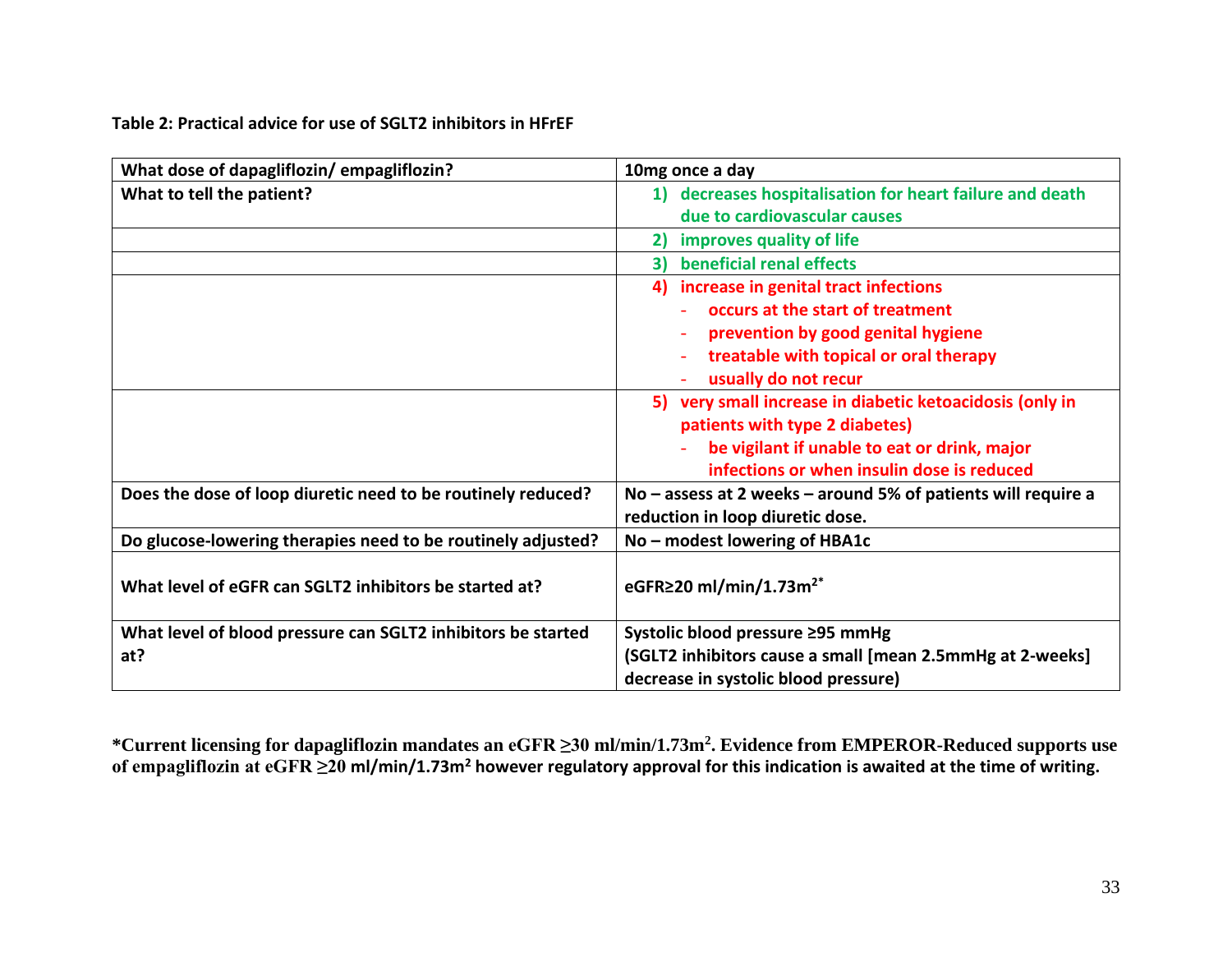| <b>Trial</b>                                   | Investigational<br>treatment | Key inclusion criteria                                                                                                                                                                                                                                          | <b>Primary endpoint</b>                                                                                                                                                                                                                                                                                    | Number of<br>patients | <b>Results</b><br>expected |
|------------------------------------------------|------------------------------|-----------------------------------------------------------------------------------------------------------------------------------------------------------------------------------------------------------------------------------------------------------------|------------------------------------------------------------------------------------------------------------------------------------------------------------------------------------------------------------------------------------------------------------------------------------------------------------|-----------------------|----------------------------|
| Heart failure with preserved ejection fraction |                              |                                                                                                                                                                                                                                                                 |                                                                                                                                                                                                                                                                                                            |                       |                            |
| <b>DELIVER</b><br>(NCT03619213)                | Dapagliflozin                | • NYHA II-IV<br>• LVEF>40% and evidence of structural heart disease<br>• ↑ NT-proBNP levels<br>• Ambulatory and hospitalised patients (Patients currently<br>hospitalised for HF, must be off intravenous HF<br>medications for ≥24 hours before randomisation) | Time to first event of CV death,<br>hospitalisation for HF or urgent<br>HF visit (e.g., emergency<br>department or outpatient visit)                                                                                                                                                                       | 6100                  | Q4 2021                    |
| <b>EMPEROR-Preserved</b><br>(NCT03057951)      | Empagliflozin                | • NYHA II-IV<br>• LVEF>40%<br>• Structural heart disease or HF hospitalisation within the<br>last 12 months<br>↑ NT-proBNP levels                                                                                                                               | Time to first event of CV death<br>or hospitalisation for HF                                                                                                                                                                                                                                               | 5988                  | Q2 2021                    |
| <b>Hospitalised heart failure</b>              |                              |                                                                                                                                                                                                                                                                 |                                                                                                                                                                                                                                                                                                            |                       |                            |
| DAPA ACT HF-TIMI 68<br>(NCT04363697)           | Dapagliflozin                | • Hospitalised for acute HF and stabilised<br>● LVEF ≤40% within last 12 months<br>• ↑ NT-proBNP or BNP levels                                                                                                                                                  | Time to first event of CV death<br>or worsening HF<br>(decompensation during index<br>admission, rehospitalisation for<br>HF or urgent HF visit)                                                                                                                                                           | 2400                  | Q4 2022                    |
| <b>EMPULSE</b><br>(NCT04157751)                | Empagliflozin                | Hospitalised for the acute HF (de novo or<br>decompensated chronic HF), regardless of ejection<br>fraction and stabilised<br>$\geq$ 24 hours and $\leq$ 5 days after admission<br>↑ NT-proBNP or BNP levels                                                     | Net clinical benefit assessed by<br>the win-ratio:<br>All-cause mortality<br>$\bullet$<br>Number of HF events<br>$\bullet$<br>(including hospitalisations,<br>urgent HF visits and<br>unplanned patient visits)<br>Time to first HF event<br>$\bullet$<br>Change from baseline in<br>$\bullet$<br>KCCQ-CSS | 500                   | Q3 2021                    |
| <b>Acute myocardial infarction</b>             |                              |                                                                                                                                                                                                                                                                 |                                                                                                                                                                                                                                                                                                            |                       |                            |
| <b>DAPA-MI</b><br>(NCT04564742)                | Dapagliflozin                | Confirmed acute myocardial infarction<br>$\bullet$<br>LVEF <50% or Q wave myocardial infarction<br>$\bullet$                                                                                                                                                    | Time to first event of CV death<br>or hospitalisation for HF                                                                                                                                                                                                                                               | 6400                  | Q3 2023                    |

# **Table 3: Ongoing large morbidity and mortality outcome randomised placebo-controlled trials with SGLT2 inhibitors**